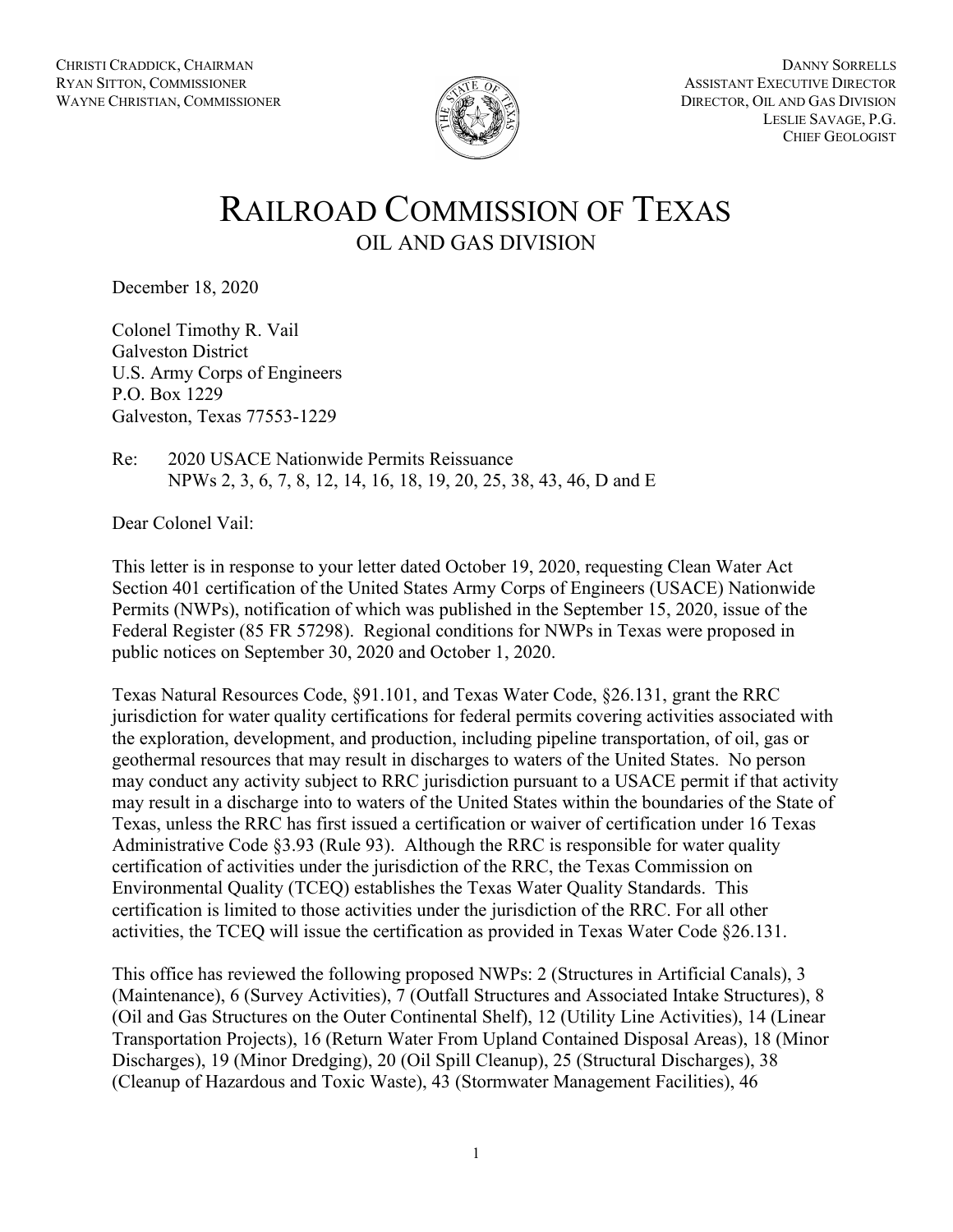(Discharges in Ditches), D (Utility Line Activities for Water and Other Substances), and E (Water Reclamation and Reuse Facilities).

Based on our evaluation of the information contained in these documents, the RRC certifies that the activities authorized by NWPs 2, 8, 20, and E should not result in a violation of Texas Surface Water Quality Standards as required by Section 401 of the Federal Clean Water Act and pursuant to 16 Texas Administrative Code (TAC) §3.93.

The RRC conditionally certifies that the activities authorized by NWPs 3, 6, 7, 12, 14, 16, 18, 19, 25, 38, 43, 46, and D should not result in a violation of Texas Surface Water Quality Standards as required by Section 401 of the Federal Clean Water Act and pursuant to 16 TAC §3.93. Conditions for each NWP are defined in Attachment 1, in accordance with Texas Water Code, §26.003 and 30 TAC §307.5(a), which establish the antidegradation policy. The antidegradation policy and implementation procedures apply to actions regulated under state and federal authority that would increase pollution of the water in the state, including federal permits relating to the discharge of fill or dredged material under Federal Clean Water Act, §404.

Conditions for NWPs 6, 7, 12, 14, 16, 18, 19, 25, 38, 43, 46, and D: Certification of these NWPs is conditioned on inclusion of a prohibition on the use of these NWPs in coastal dune swales, mangrove marshes, and Columbia bottomlands in the Galveston District. Impacts to rare and ecologically significant coastal dune swales, mangrove marshes, and Columbia bottomlands, would not be considered minimal. Wetland water quality functions as defined in the Texas Surface Water Quality Standards (30 TAC §307) are attributes of wetlands that protect and maintain the quality of water in the state, which include stormwater storage and retention and the moderation of extreme water level fluctuations; shoreline protection against erosion through the dissipation of wave energy and water velocity, and anchoring of sediments; habitat for aquatic life; and removal, transformation, and retention of nutrients and toxic substances. No discharge can be certified if there is a practicable alternative to the proposed discharge that would have less adverse impact on the aquatic ecosystem, so long as the alternative does not have other more significant adverse environmental consequences.

Condition for NWP 12 and NWP D: Certification on NWP 12 and NWP D is conditioned on a prohibition on mechanized land clearing in forested wetlands. Wetland water quality functions as defined in the Texas Surface Water Quality Standards (30 TAC §307) are attributes of wetlands that protect and maintain the quality of water in the state, which include stormwater storage and retention and the moderation of extreme water level fluctuations; shoreline protection against erosion through the dissipation of wave energy and water velocity, and anchoring of sediments; habitat for aquatic life; and removal, transformation, and retention of nutrients and toxic substances. No discharge can be certified if there is a practicable alternative to the proposed discharge that would have less adverse impact on the aquatic ecosystem, so long as the alternative does not have other more significant adverse environmental consequences.

Condition for NWP 16: Certification of NWP 16 is conditioned on inclusion of a limit of 300 mg/L total suspended solids (TSS) concentration on the return water from upland contained dredged material disposal areas. This limit is promulgated as an effluent limit under Title 40 of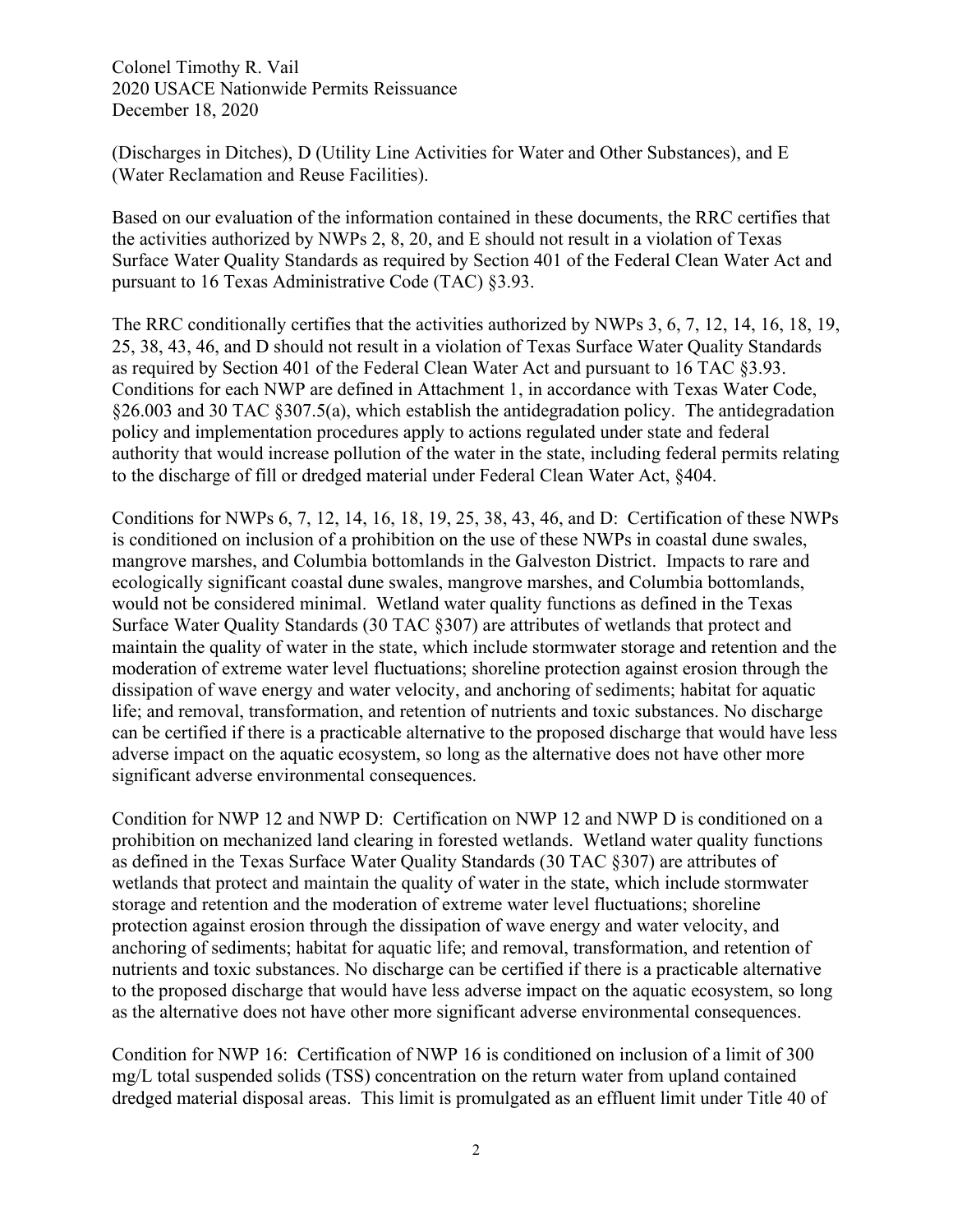the Code of Federal Regulations. The requirement has also been included in individual 404 permits.

The RRC is conditionally certifying NWP General Condition #12 *Soil Erosion and Sediment Controls*, and General Condition #25 *Water Quality*. The conditions address three categories of water quality management with specific recommendations for Best Management Practices (BMPs) for each category intended to enhance the water quality protection. A list of recommended BMPs is included as Attachment 2. The BMPs identified in Attachment 2 are in accordance with the Texas Water Code, §26.003 and the antidegradation policy and implementation procedures in 30 TAC §307.5(a), which apply to actions regulated under state and federal authority that would increase pollution of the water in the state, including federal permits relating to the discharge of fill or dredged material under Federal Clean Water Act, §404.

Attachment 3 is provided as a reference for all NWPs. A detailed description of the BMPs is provided in Attachment 4. These BMPs should be included for the protection of waters in the state specific to each NWP as part of the regional conditions for Texas. The conditions identified in Attachment 3 and 4 are in accordance with the Texas Water Code, §26.003 and the antidegradation policy and implementation procedures in 30 TAC §307.5(a), which apply to actions regulated under state and federal authority that would increase pollution of the water in the state, including federal permits relating to the discharge of fill or dredged material under Federal Clean Water Act, §404.

USACE is proposing to remove the 300 linear foot limit for NWP 43 and quantify impacts to streams using a ½-acre limit. Removal of the 300 linear foot limit would also remove the waiver requirement for proposed impacts to streams greater than 300 linear feet. The RRC is concerned about the potential adverse impact to state aquatic resources of the proposed removal of the 300 linear foot limit on stream bed losses. Removing the stream loss limit would mean that stream losses associated with activities covered by this NWP would only be limited by the existing 1/2 acre limit on overall impacts to waters of the U.S., which could significantly affect state stream resources by allowing upwards of several thousand linear feet of stream impacts under these permits, depending on the dimensions of the streams being impacted. The RRC conditionally certifies this NWP with a cap of 1,500 linear feet on the stream length impacted based on the amount of stream impacts considered minimal by the state. The greater than minimal loss of stream length would result in significant loss of aquatic habitat and degradation of water quality per the state's Antidegradation Policy (30 TAC §307.4(i)) for aquatic life uses and habitat, where vegetative and physical components of the aquatic environment must be maintained or mitigated to protect aquatic life uses.

Certification of General Condition 23 *Mitigation* is conditioned to require USACE to copy RRC on any written notification of a mitigation waiver so that RRC may fulfill its responsibility to ensure water of the state is appropriately protected by understanding the impact of waivers being granted in Texas.

By letter dated November 14, 2020, the Texas Parks and Wildlife Department (TPWC) provided substantive recommendations. TPWD commented that the proposal to replace the 300 linear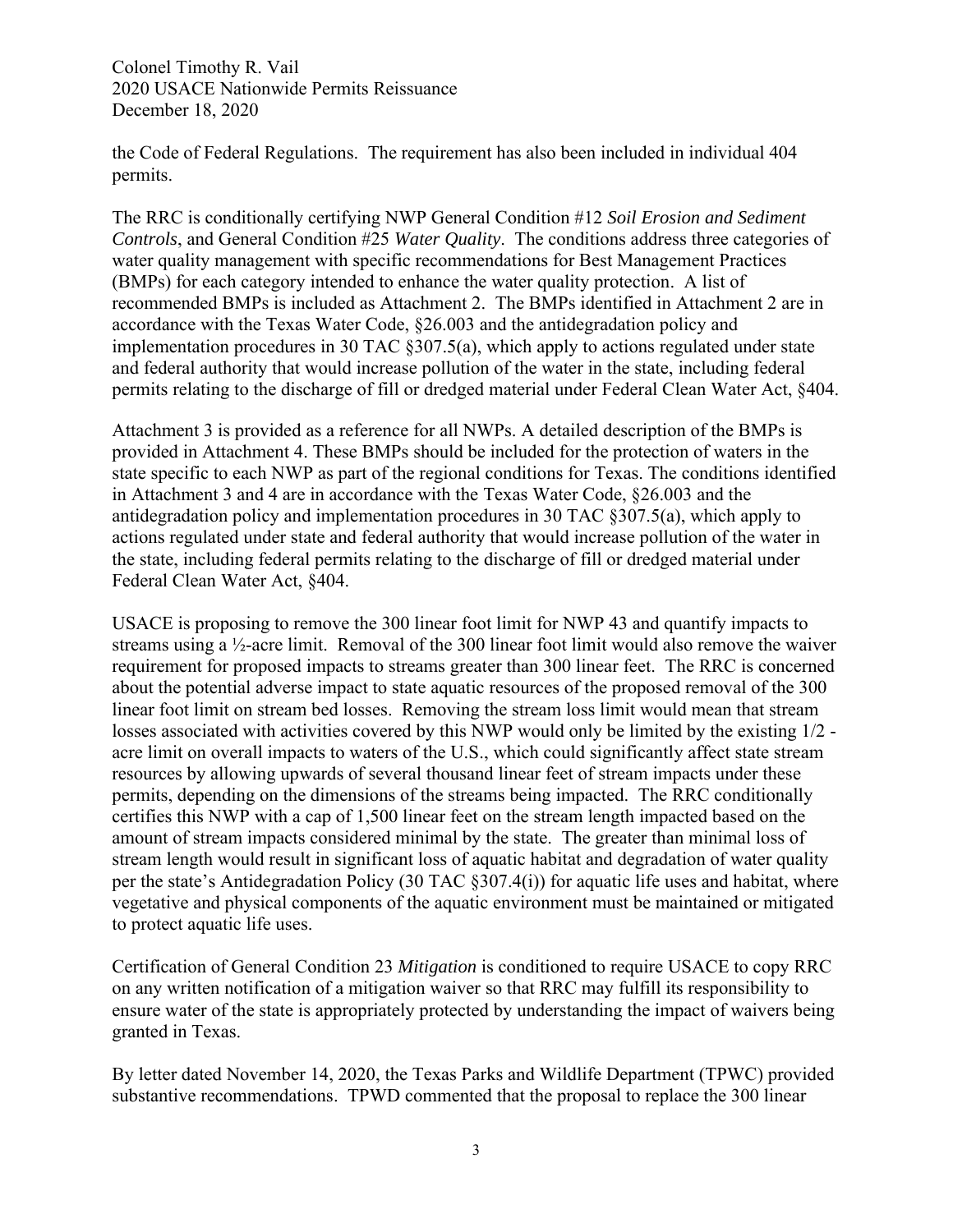foot limit with a half-acre limit would greatly increase the amount of stream subject to impact without PCN and the length of stream allowed to be impacted under a NWP. TPWD recommended that Regional Condition 10 be revised to include resource agency coordination for any proposed discharges into mangrove forests or coastal dune swales.

TPWD recommended new Regional Conditions for NWP 3, 6, and 12 include PCN for activities that include general conditions for aquatic life movement, shellfish beds, adverse effects from impoundments, endangered species, designated critical resource waters and notice of fish, shellfish, and other aquatic resource mortality events as it related to the general conditions. The General Conditions cover many of these concerns.

In addition, a new regional condition should prohibit use of NWP 12 for discharges into Critical Resource Water (CRW) (GEMS, State Coastal Preserves, Sanctuaries, state Scientific areas, and Ecologically Significant Stream Segments, and Texas protected Mussel Sanctuaries; as well as state designated areas for known mussel habitat and known occurrences of state-and/or federallylisted freshwater mussels species) and their adjacent wetlands. Discharges of dredged or fill material into waters of the U.S. are not authorized by NWP 12 for any activity within, or directly affecting, Designated Critical Resource Waters, including wetlands adjacent to such waters (General Condition 22). PCN is required for NWPs 3 for any activity proposed by permittees in the designated critical resource waters including wetlands adjacent to those waters. The district engineer may authorize activities under these NWPs only after she or he determines that the impacts to the critical resource waters will be no more than minimal (General Condition 22). N addition, USACE advised by letter dated December 11, 2020, that USACE may designate, after notice and opportunity for public comment, additional waters having particular environmental or ecological significance. Although the process for designating the requested areas as CRWs was initiated, it has not been completed.

The RRC reserves the right to modify this certification should it be determined that significant cumulative or secondary impacts are occurring as a result of the activities authorized by the USACE under these NPWs.

The RRC has reviewed this proposed action for consistency with the Texas Coastal Management Plan (TCMP) goals and policies, in accordance with the regulations of the TCMP, and has found that the proposed action will have direct and significant adverse effect on any coastal natural resource area identified in the applicable policies, but has determined that the proposed action is consistent with the applicable goals and policies of the TCMP. This consistency determination is conditioned on inclusion in the NWPs of the conditions discussed above, as well as the following conditions:

Under General Condition 18 (Endangered Species), no activity is authorized under any NWP which is likely to directly or indirectly jeopardize the continued existence of a threatened or endangered species or a species proposed for such designation, as identified under the Federal Endangered Species Act (ESA), or which will directly or indirectly destroy or adversely modify the critical habitat of such species. However, the General Condition does not include such a prohibition on activity that could jeopardize the continued existence of a threatened or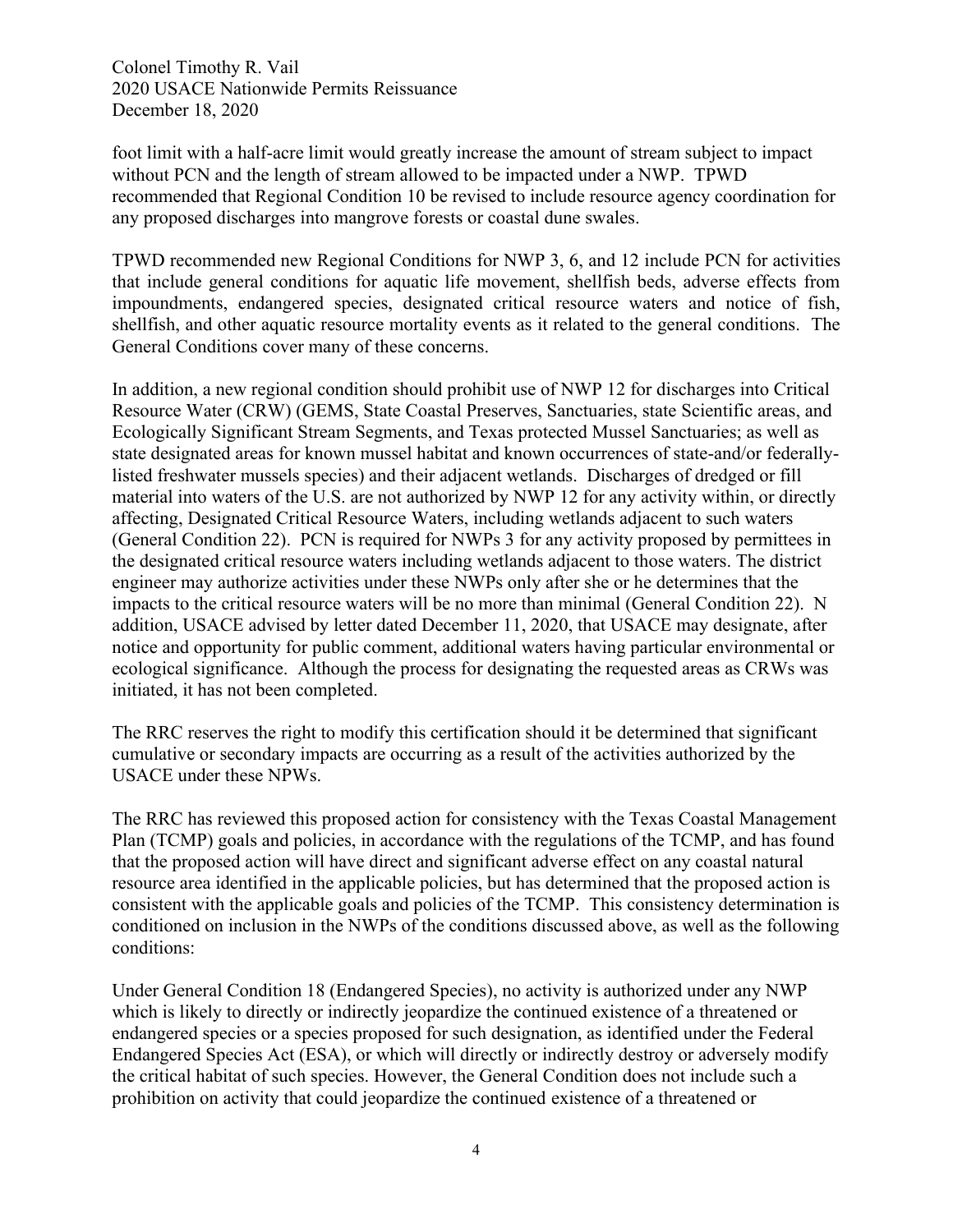endangered species or a species proposed for such designation, as identified by the State of Texas. USACE should coordinated with Texas Parks and Wildlife for all discharges, work, dredging activities, or dewatering activities proposed in non-tidal waters in which state and/or federal listed freshwater mussel species are known to occur and/or are within one of the 18 listed Texas protected mussel sanctuaries.

If you require further assistance, please contact me at 512-463-7308 or by email at [Leslie.savage@rrc.texas.gov.](mailto:Leslie.savage@rrc.texas.gov)

Regards,

Leslie Savage

Leslie Savage, Chief Geologist Oil and Gas Division Railroad Commission of Texas

Ccs: (Via Electronic mail)

Mr. Stephen Brooks, Branch Chief, U.S. Army Corp of Engineers, Regulatory Branch, Fort Worth Branch Chief, U.S. Army Corps of Engineers, Albuquerque District

Regulatory Branch Chief, U.S. Army Corps of Engineers, Regulatory Branch, Tulsa Regulatory Branch Chief, U.S. Army Corps of Engineers, El Paso Regulatory Office Ms. Leslie Koza, Texas Parks and Wildlife

Ms. Allison Buchtien, Texas General Land Office via e-mail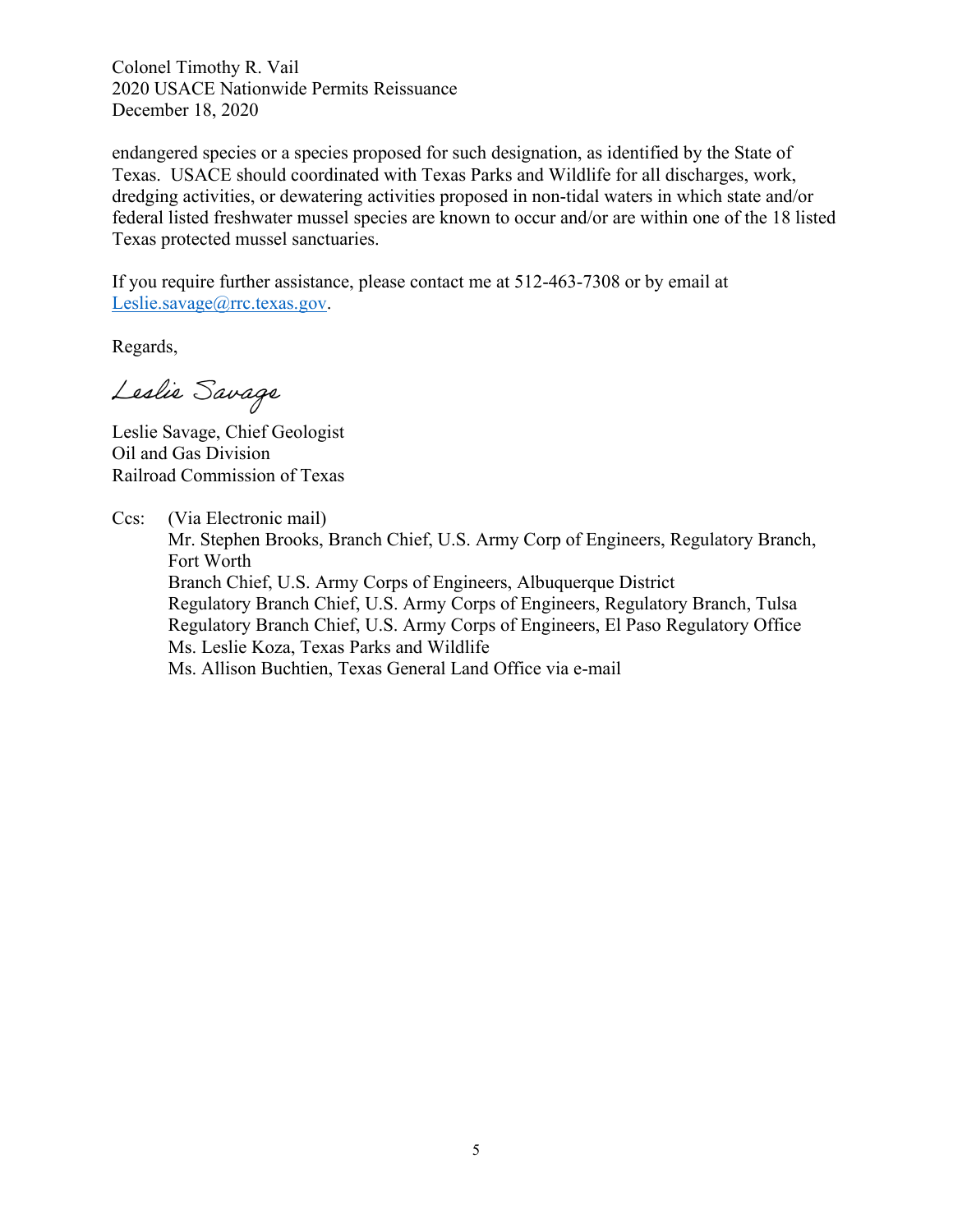# **Attachment 1 Conditions of Section 401 Certification for Nationwide Permits and General Conditions**

## General Condition 12 (Soil Erosion and Sediment Controls)

Erosion control and sediment control BMPs described in Attachment 2 are required with the use of this general condition. If the applicant does not choose one of the BMPs listed in Attachment 2, an individual 401 certification is required.

## General Condition 25 (Water Quality)

Post-construction total suspended solids (TSS) BMPs described in Attachment 2 are required with the use of this general condition. If the applicant does not choose one of the BMP's listed in Attachment 2, an individual 401 certification is required.

## General Condition 23 (Mitigation)

The USACE will copy the RRC on all mitigation waivers sent to applicants.

# *NWP* 43

The USACE will copy the RRC on all written approvals of waivers for impacts to ephemeral, intermittent or perennial streams.

# *NWPs 2, 3, 6, 7, 8, 12, 14, 16, 18, 19, 20, 25, 38, 43, and 46*

These *NWPs* are not authorized for use in coastal dune swales, mangrove marshes, and Columbia bottomlands in the Galveston District, Texas.

NWP 3 (Maintenance) Soil Erosion and Sediment Controls under General Condition 12 are required.

NWP 6 (Survey Activities) Soil Erosion and Sediment Controls under General Condition 12 are required.

# NWP 7 (Outfall Structures and Associated Intake Structures)

Soil Erosion and Sediment Controls under General Condition 12 are required.

# *NWP* 12 (Utility Line Activities)

Soil Erosion and Sediment Controls under General Condition 12 are required. Postconstruction TSS controls under General Condition 25 are required.

# NWP 14 (Linear Transportation Projects)

Soil Erosion and Sediment Controls under General Condition 12 are required. Postconstruction TSS controls under General Condition 2 5 are required.

# NWP 16 (Return Water From Upland Contained Disposal Areas)

Effluent from an upland contained disposal area shall not exceed a TSS concentration of 300 mg/L unless a site-specific TSS limit, or a site specific correlation curve for turbidity (nephelometric turbidity units (NTU)) versus TSS has been approved by TCEQ.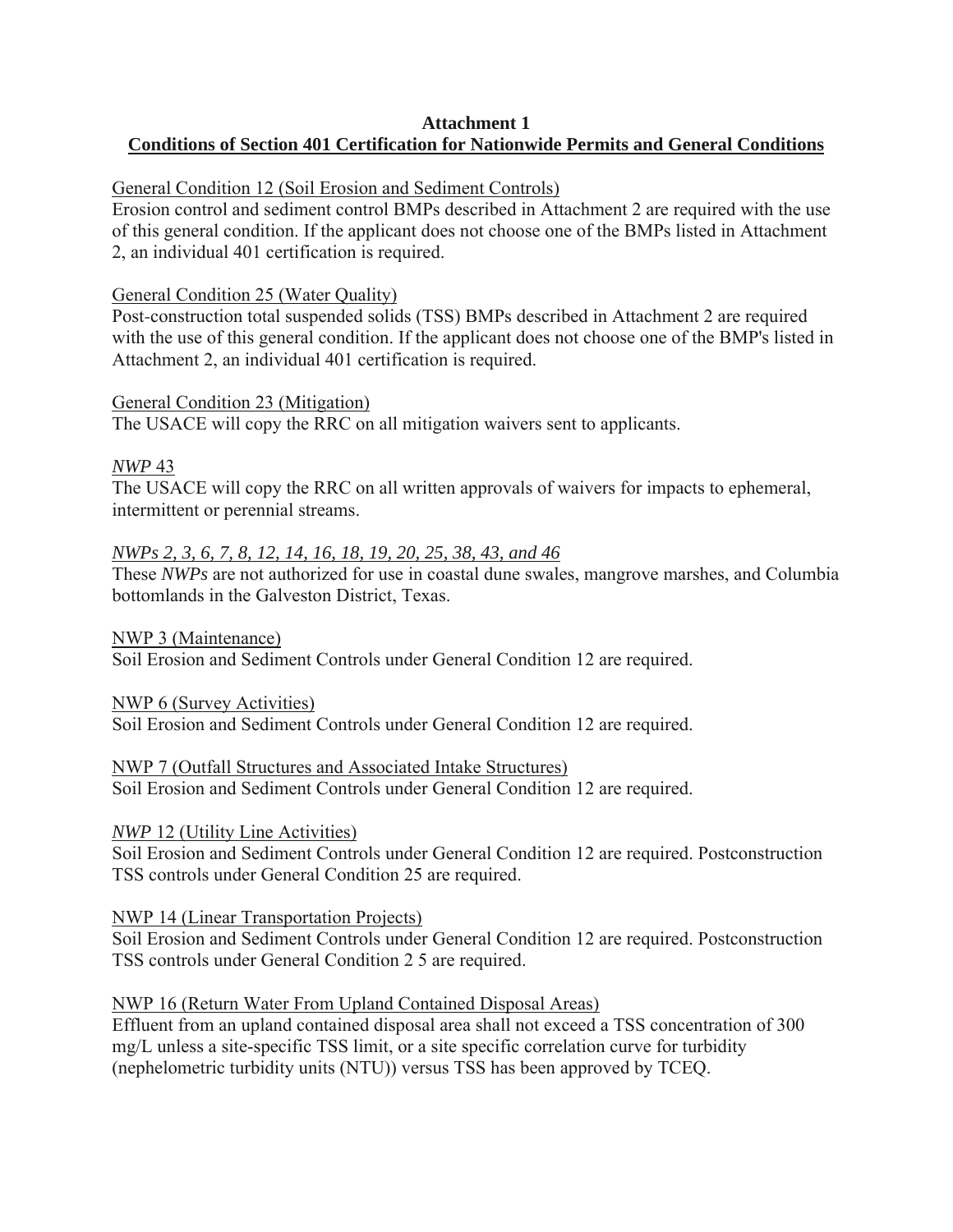NWP 18 (Minor Discharges)

Soil Erosion and Sediment Controls under General Condition 12 are required. Postconstruction TSS controls under General Condition 2 5 are required.

NWP 19 (Minor Dredging) Soil Erosion: and Sediment Controls under General Condition 12 are required.

NWP 25 (Structural Discharges) Soil Erosion and Sediment Controls under General Condition 12 are required.

NWP 38 (Cleanup of Hazardous and Toxic Waste) Soil Erosion and Sediment Controls under General Condition 12 are required.

NWP 43 (Stormwater Management Facilities) Soil Erosion and Sediment Controls under General Condition 12 are required.

NWP 46 (Discharges in Ditches) Soil Erosion and Sediment Controls under General Condition 12 are required.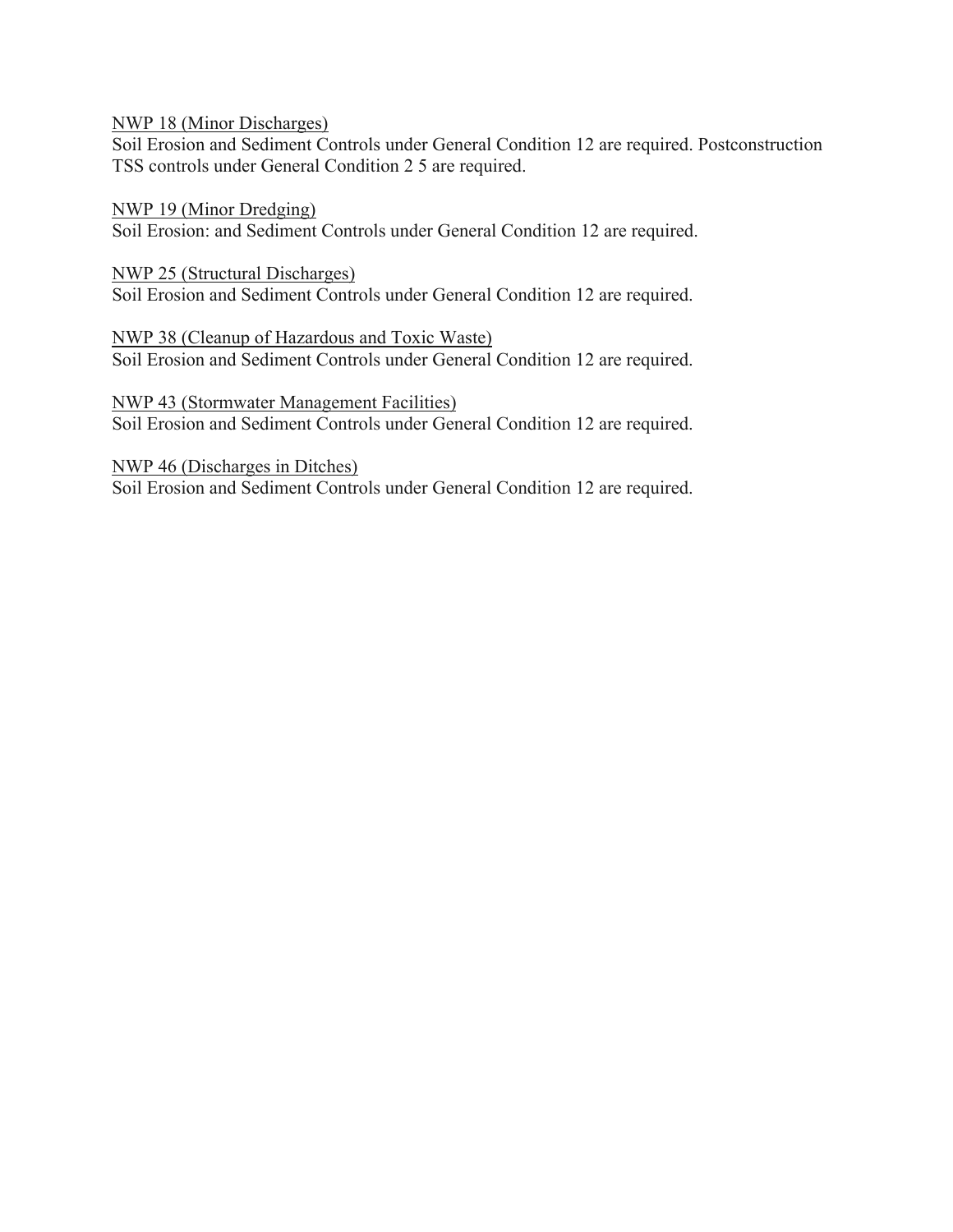## **Attachment** 2 **401 Water Quality Certification Best Management Practices (BMPs) for Nationwide Permits**

## I. **Erosion Control**

Disturbed areas must be stabilized to prevent the introduction of sediment to adjacent wetlands or water bodies during wet weather conditions (erosion). *At least one* of the following BMPs must be maintained and remain in place until the area has been stabilized for NWPs 3, 6, 7, 12, 14, 18, 19, 25, 38, 43, and 46. If the applicant does not choose one of the BMPs listed, an individual 401 certification is required.

o Temporary Vegetation

o Mulch

- o Interceptor Swale
- o Erosion Control Compost
- o Compost Filter Socks

## II. **Sedimentation Control**

o Blankets/Matting o Sod o Diversion Dike o Mulch Filter Socks

Prior to project initiation, the project area must be isolated from adjacent wetlands and water bodies by the use of BMPs to confine sediment. Dredged material shall be placed in such a manner that prevents sediment runoff into water in the state, including wetlands. Water bodies can be isolated by the use of one or more of the required BMPs identified for sedimentation control. These BMP's must be maintained and remain in place until the dredged material is stabilized. *At least one* of the following BMPs must be maintained and remain in place until the area has been stabilized for NWPs 3, 6, 7, 12, 14, 18, 19, 25, 38, 43, and 46. If the applicant does not choose one of the BMPs listed, an individual 401 certification is required.

- o Sand Bag Berm
- o Rock Berm
- o Silt Fence
- o Triangular Filter Dike
- o Stone Outlet Sediment Traps
- o Erosion Control Compost
- o Compost Filter Socks

# III. **Post-Construction TSS Control**

- o Hay Bale Dike
- o Brush Berms
- o Sediment Basins
- o Mulch Filter Socks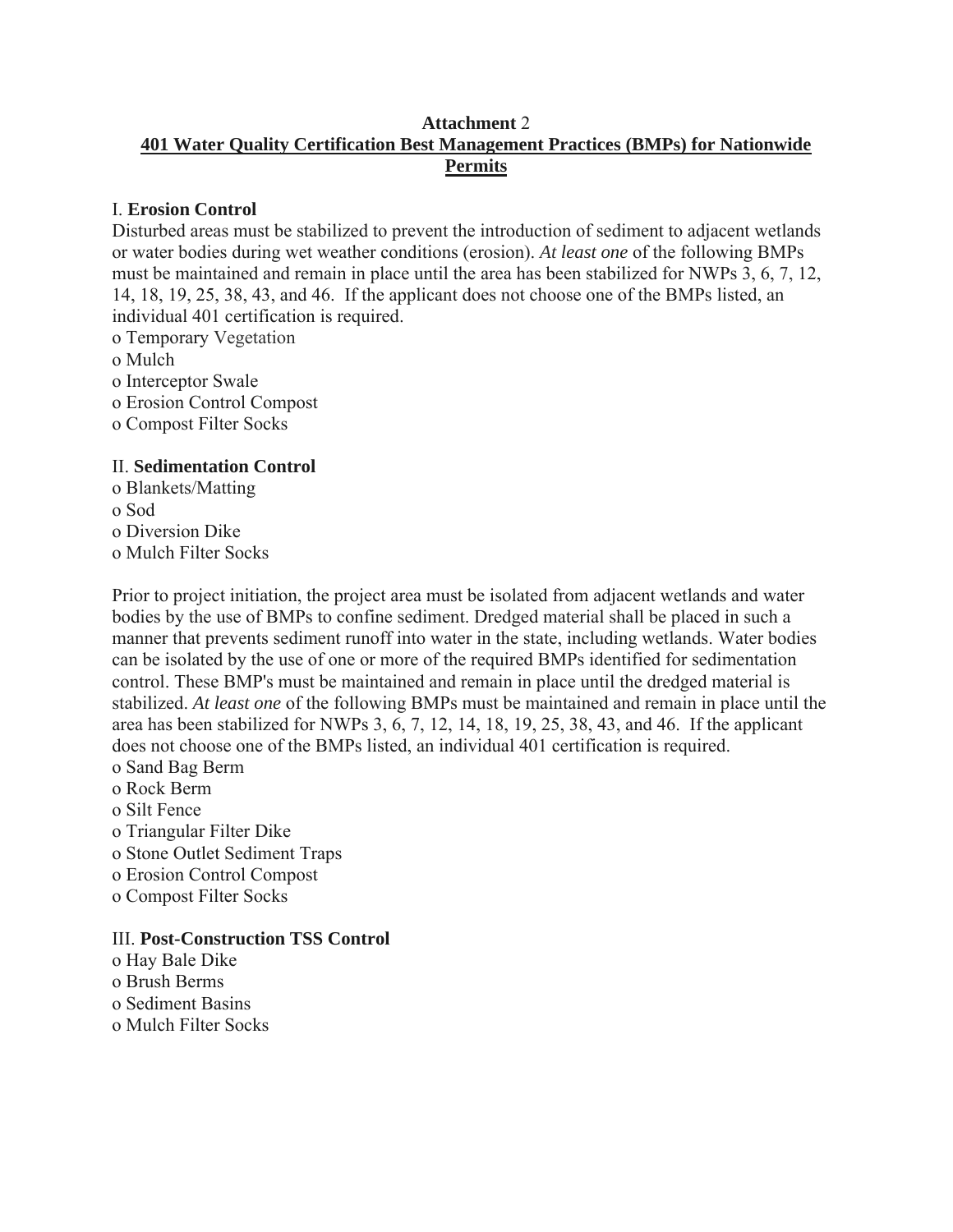After construction has been completed and the site is stabilized, total suspended solids (TSS) loadings shall be controlled by *at least one* of the following BMPs for NWPs 12, 14, and 18. If the applicant does not choose one of the BMPs listed, an individual 401 certification is required.

- o Retention/Irrigation Systems
- o Constructed Wetlands
- o Extended Detention Basin
- o Wet Basins
- o Vegetative Filter Strips
- o Vegetation lined drainage ditches
- o Grassy Swales
- o Sand Filter Systems
- o Erosion Control Compost
- o Mulch Filter Socks
- o Compost Filter Socks
- o Sedimentation Chambers\*
- *\** Only to be used when there is no space available for other approved BMPs.

## **IV. NWP 16: Return Water from Upland Contained Disposal Areas**

Effluent from an upland contained disposal area shall not exceed a TSS concentration of 300 mg/L unless a site-specific TSS limit, or a site specific correlation curve for turbidity (nephelometric turbidity units (NTU)) versus TSS has been approved by TCEQ.

## **V. All NWPs except NWP 3**

These NWPs are not authorized for use in coastal dune swales, mangrove marshes, and Columbia bottomlands in the Galveston District, Texas.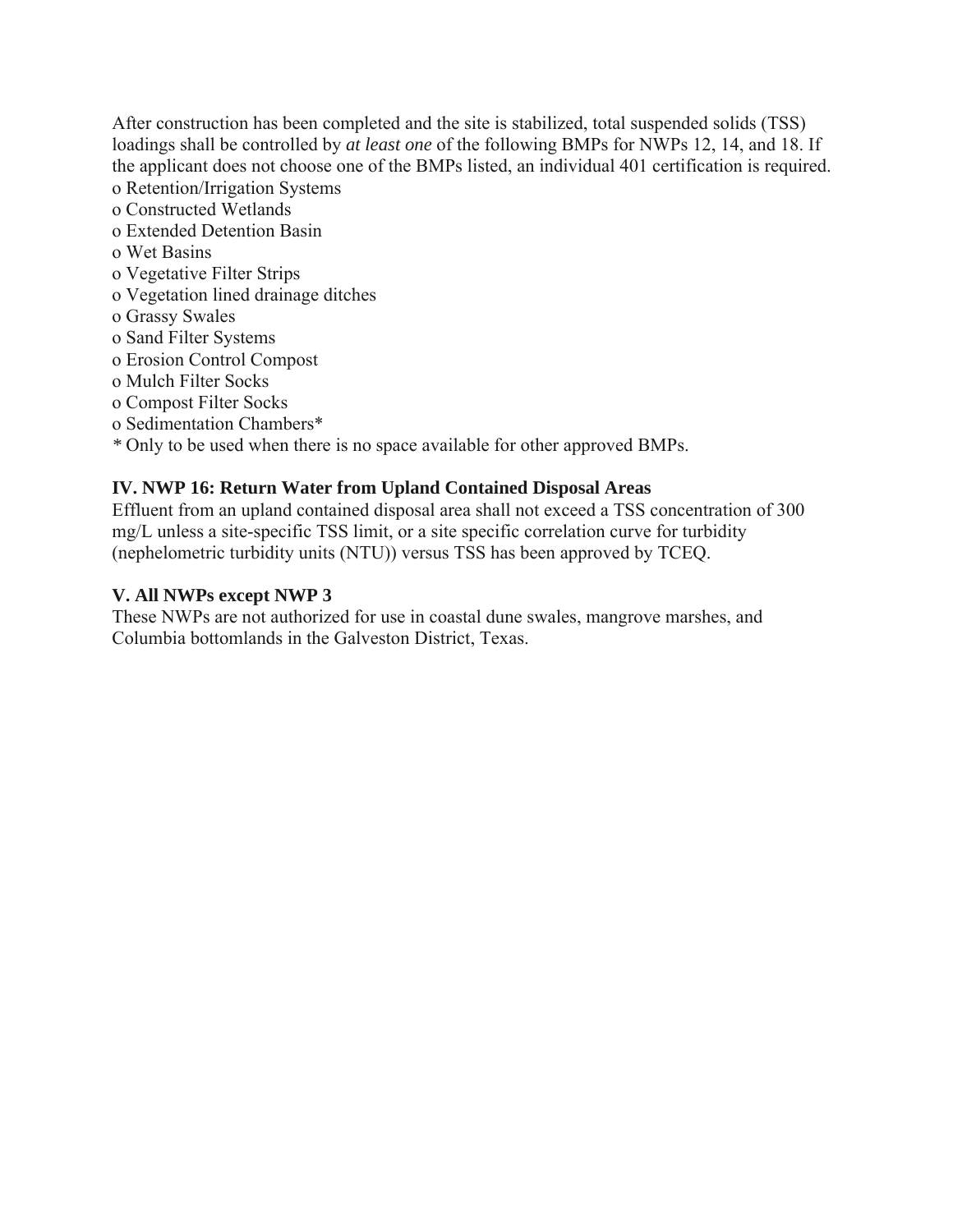| <b>NWP</b>     | Permit Description                     | <b>Erosion Control</b>    | Sediment                  | Post         |
|----------------|----------------------------------------|---------------------------|---------------------------|--------------|
|                |                                        |                           | Control                   | Construction |
|                |                                        |                           |                           | <b>TSS</b>   |
| $\overline{2}$ | <b>Structures in Artificial Canals</b> |                           |                           |              |
| $\overline{3}$ | Maintenance                            | X                         | X                         |              |
| 6              | <b>Survey Activities Trenching</b>     | X                         | $\boldsymbol{\mathrm{X}}$ |              |
| $\overline{7}$ | <b>Outfall Structures and</b>          | X                         | X                         |              |
|                | <b>Associated Intake Structures</b>    |                           |                           |              |
| 8              | Oil and Gas Structures on the          | X                         | X                         |              |
|                | <b>Outer Continental Shelf</b>         |                           |                           |              |
| 12             | <b>Utility Line Activities</b>         | $\boldsymbol{\mathrm{X}}$ | X                         | X            |
| 14             | <b>Liner Transportation Projects</b>   | X                         | $\boldsymbol{\mathrm{X}}$ | X            |
| 16             | Return Water From Upland               |                           |                           |              |
|                | <b>Contained Disposal Areas</b>        |                           |                           |              |
| 18             | Minor Discharges                       | X                         | X                         | X            |
| 19             | Minor Dredging                         | X                         | X                         |              |
| 20             | Response Operations for Oil            |                           |                           |              |
|                | and Hazardous Substances               |                           |                           |              |
| 25             | <b>Structural Discharges</b>           | X                         | X                         |              |
| 38             | Cleanup o Hazardous and                | X                         | X                         |              |
|                | <b>Toxic Waste</b>                     |                           |                           |              |
| 43             | <b>Stormwater Management</b>           | X                         | X                         |              |
|                | Facilities                             |                           |                           |              |
| 46             | Discharges in Ditches                  | $\boldsymbol{X}$          | X                         |              |

**Attachment 3 Reference to Nationwide Permits Best Management Practices Requirements**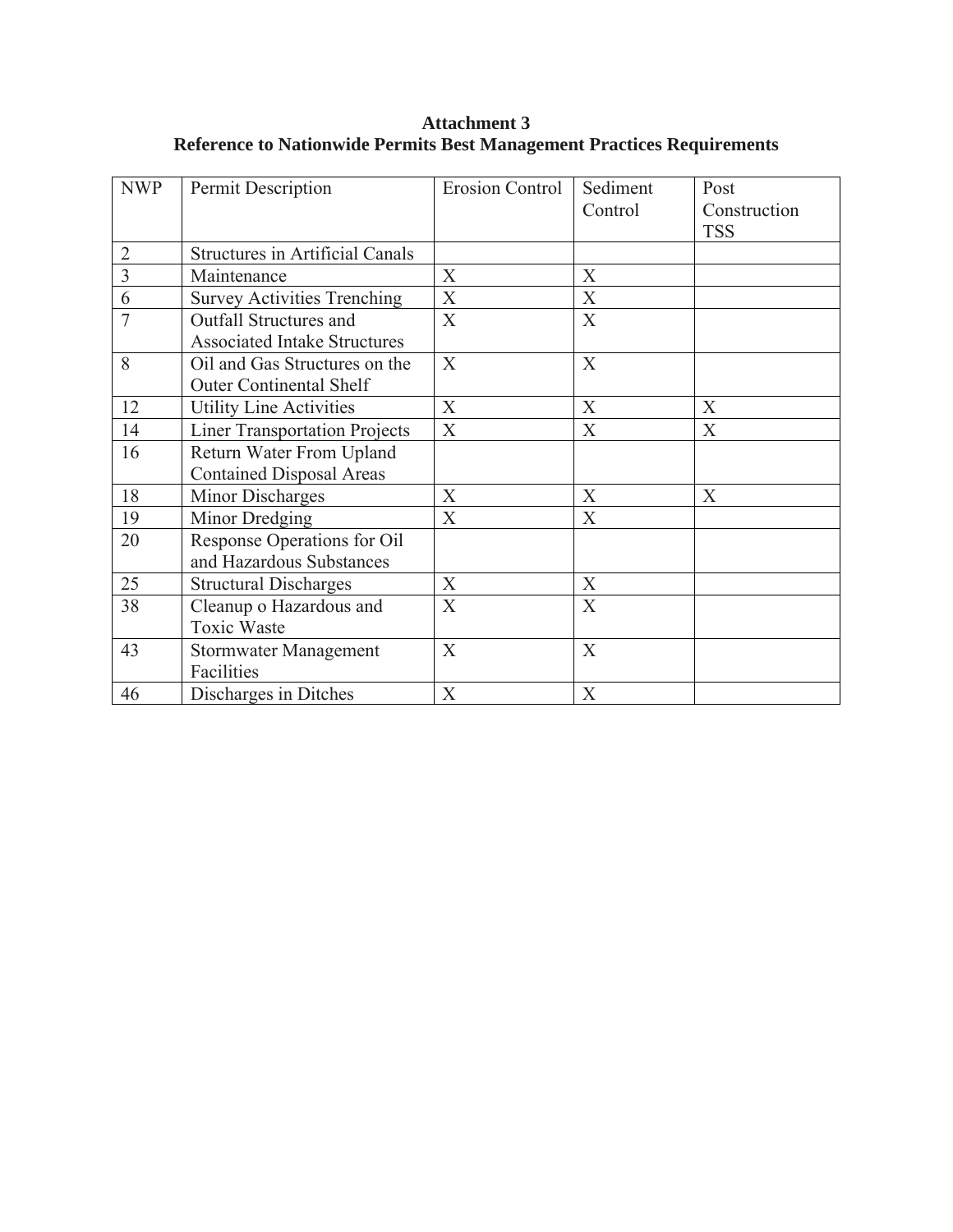## **Attachment 4 EROSION CONTROL BMPs**

## **Temporary Vegetation**

**Description:** Vegetation can be used as a temporary or permanent stabilization technique for areas disturbed by construction. Vegetation effectively reduces erosion in swales, stockpiles, berms, mild to medium slopes, and along roadways. Other techniques such as matting, mulches, and grading may be required to assist in the establishment of vegetation.

## **Materials:**

• The type of temporary vegetation used on a site is a function of the season and the availability of water for irrigation.

• Temporary vegetation should be selected appropriately for the area.

• County agricultural extension agents are a good source for suggestions for temporary vegetation.

• All seed should be high quality, U.S. Dept. of Agriculture certified seed.

## **Installation:**

- Grading must be completed prior to seeding.
- Slopes should be minimized.
- Erosion control structures should be installed.
- Seedbeds should be well pulverized, loose, and uniform.
- Fertilizers should be applied at appropriate rates.
- Seeding rates should be applied as recommended by the county agricultural extension agent.
- The seed should be applied uniformly.
- Steep slopes should be covered with appropriate soil stabilization matting.

#### **Blankets and Matting**

**Description:** Blankets and matting material can be used as an aid to control erosion on critical sites during the establishment period of protective vegetation. The most common uses are in channels, interceptor swales, diversion dikes, short, steep slopes, and on tidal or stream banks.

#### **Materials:**

The Texas Department of Transportation (TxDOT) has defined the critical performance factors for these types of products and has established minimum performance standards which must be met for any product seeking to be approved for use within any of TxDOT's construction or maintenance activities. The products that have been approved by TxDOT are also appropriate for general construction site stabilization. TxDOT maintains a web site at http://www.txdot.gov/business/doing\_business/product\_evaluation/erosion\_control.htm, which is updated as new products are evaluated.

#### **Installation:**

- Install in accordance with the manufacturer's recommendations.
- Proper anchoring of the material.
- Prepare a friable seed bed relatively free from clods, rocks and any foreign material.
- Fertilize and seed in accordance with seeding or other type of planting plan.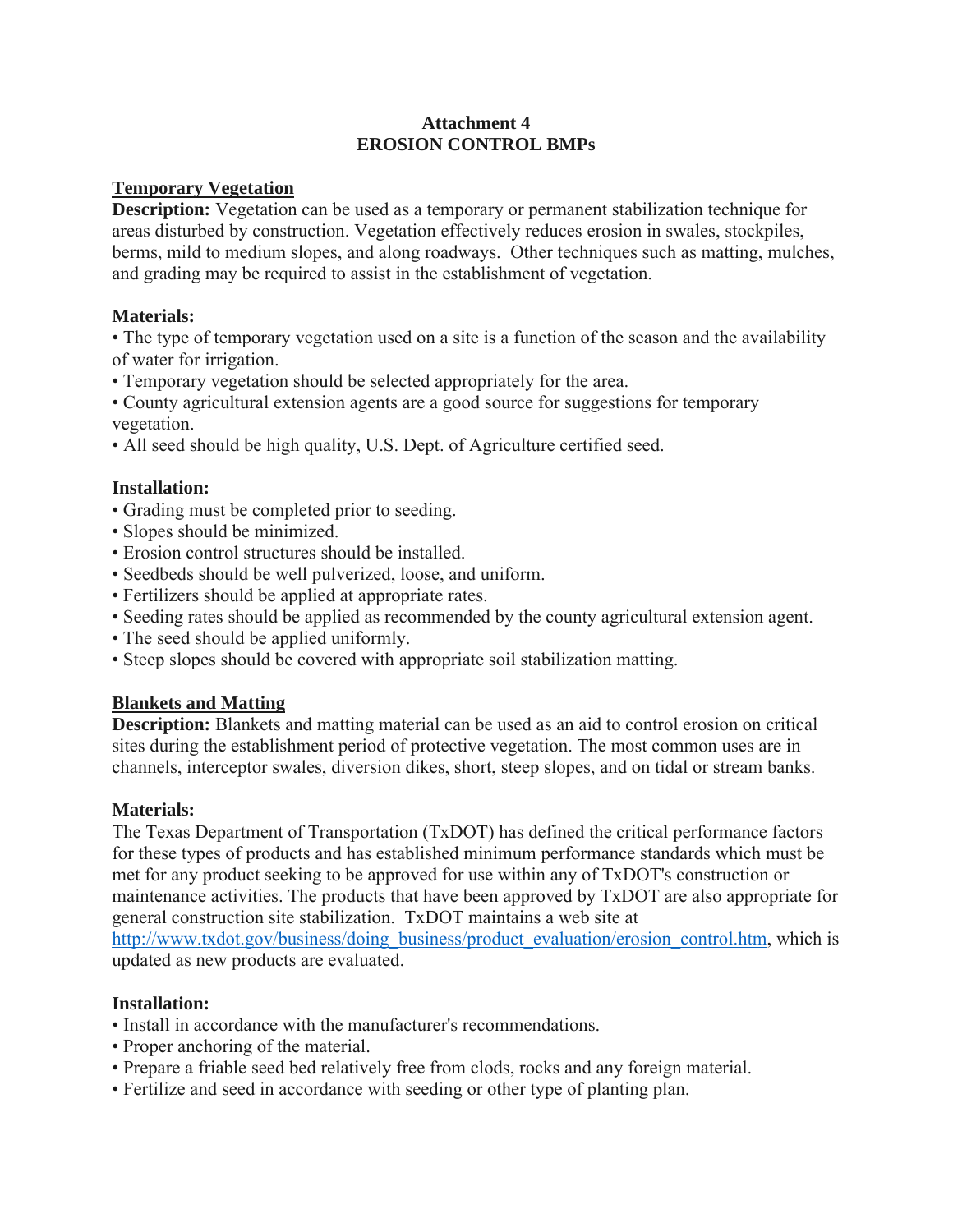• Erosion stops should extend beyond the channel liner to full design cross-section of the channel.

• A uniform trench perpendicular to line of flow may be dug with a spade or a mechanical trencher.

• Erosion stops should be deep enough to penetrate solid material or below level of ruling in sandy soils.

• Erosion stop mats should be wide enough to allow turnover at bottom of trench for stapling, while maintaining the top edge flush with channel surface.

# **Mulch**

**Description:** Mulching is the process of applying a material to the exposed soil surface to protect it from erosive forces and to conserve soil moisture until plants can become established. When seeding critical sites, sites with adverse soil conditions or seeding on other than optimum seeding dates, mulch material should be applied immediately after seeding. Seeding during optimum seeding dates and with favorable soils and site conditions will not need to be mulched.

# **Materials:**

- Mulch may be small grain straw which should be applied uniformly.
- On slopes 15 percent or greater, a binding chemical must be applied to the surface.
- Wood-fiber or paper-fiber mulch may be applied by hydroseeding.
- Mulch nettings may be used.
- Wood chips may be used where appropriate.

## **Installation:**

Mulch anchoring should be accomplished immediately after mulch placement. This may be done by one of the following methods: peg and twine, mulch netting, mulch anchoring tool, or liquid mulch binders.

**Description:** Sod is appropriate for disturbed areas which require immediate vegetative covers, or where sodding is preferred to other means of grass establishment. Locations particularly suited to stabilization with sod are waterways carrying intermittent flow, areas around drop inlets or in grassed swales, and residential or commercial lawns where quick use or aesthetics are factors. Sod is composed of living plants and those plants must receive adequate care to provide vegetative stabilization on a disturbed area.

#### **Materials:**

- Sod should be machine cut at a uniform soil thickness.
- Pieces of sod should be cut to the supplier's standard width and length.
- Torn or uneven pads are not acceptable.
- Sections of sod should be strong enough to support their own weight and retain their size and shape when suspended from a firm grasp.

• Sod should be harvested, delivered, and installed within a period of 36 hours.

#### **Installation:**

- Areas to be sodded should be brought to final grade.
- The surface should be cleared of all trash and debris.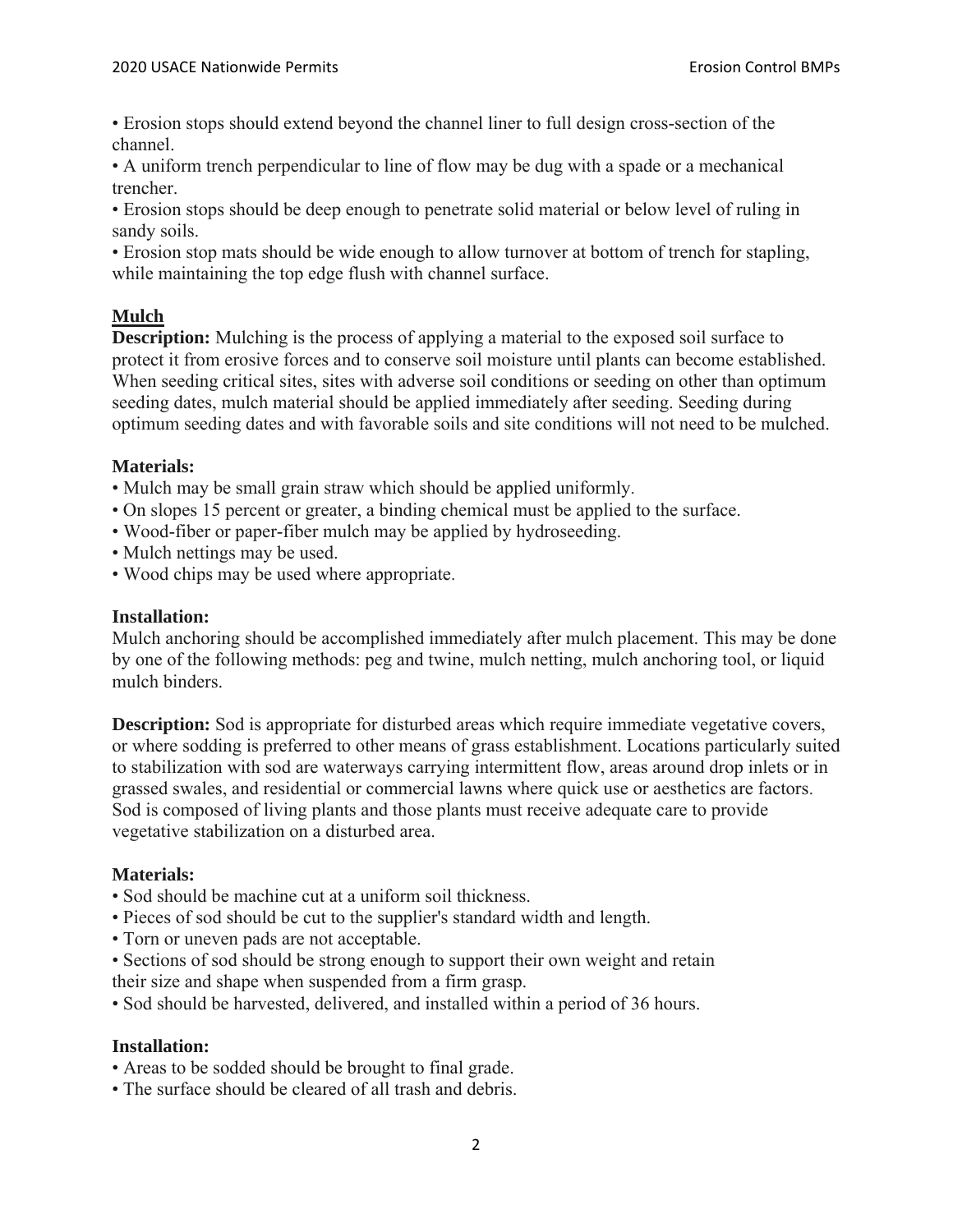- Fertilize according to soil tests.
- Fertilizer should be worked into the soil.
- Sod should not be cut or laid in excessively wet or dry weather.
- Sod should not be laid on soil surfaces that are frozen.
- During periods of high temperature, the soil should be lightly irrigated.

• The first row of sod should be laid in a straight line with subsequent rows placed parallel to and butting tightly against each other.

- Lateral joints should be staggered to promote more uniform growth and strength.
- Wherever erosion may be a problem, sod should be laid with staggered joints and secured.
- Sod should be installed with the length perpendicular to the slope (on the contour).
- Sod should be rolled or tamped.
- Sod should be irrigated to a sufficient depth.
- Watering should be performed as often as necessary to maintain soil moisture.
- The first mowing should not be attempted until the sod is firmly rooted.
- Not more than one third of the grass leaf should be removed at any one cutting.

## **Interceptor Swale**

Interceptor swales are used to shorten the length of exposed slope by intercepting runoff, prevent off-site runoff from entering the disturbed area, and prevent sediment-laden runoff from leaving a disturbed site. They may have a v-shape or be trapezoidal with a flat bottom and side slopes of 3:1 or flatter. The outflow from a swale should be directed to a stabilized outlet or sediment trapping device. The swales should remain in place until the disturbed area is permanently stabilized.

#### **Materials:**

• Stabilization should consist of a layer of crushed stone three inches thick, riprap or high velocity erosion control mats.

• Stone stabilization should be used when grades exceed 2% or velocities exceed 6 feet per second.

• Stabilization should extend across the bottom of the swale and up both sides of the channel to a minimum height of three inches above the design water surface elevation based on a 2-year, 24 hour storm.

#### **Installation:**

• An interceptor swale should be installed across exposed slopes during construction and should intercept no more than 5 acres of runoff.

• All earth removed and not needed in construction should be disposed of in an approved spoils site so that it will not interfere with the functioning of the swale or contribute to siltation in other areas of the site.

• All trees, brush, stumps, obstructions and other material should be removed and disposed of so as not to interfere with the proper functioning of the swale.

• Swales should have a maximum depth of 1.5 feet with side slopes of 3:1 or flatter. Swales should have positive drainage for the entire length to an outlet.

• When the slope exceeds 2 percent, or velocities exceed 6 feet per second (regardless of slope), stabilization is required. Stabilization should be crushed stone placed in a layer of at least 3 inches thick or may be high velocity erosion control matting. Check dams are also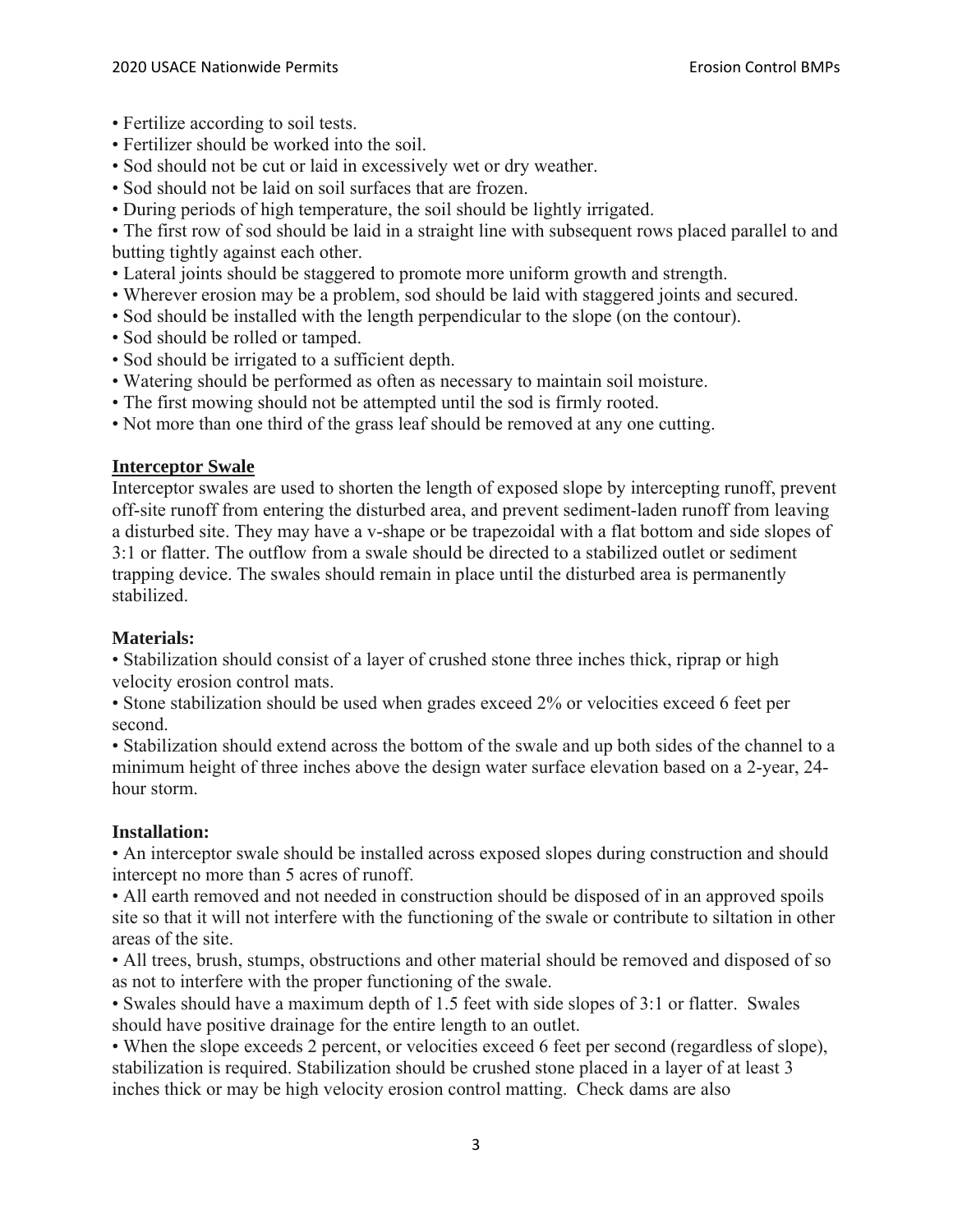recommended to reduce velocities in the swales possibly reducing the amount of stabilization necessary.

• Minimum compaction for the swale should be 90% standard proctor density.

## **Diversion Dikes**

A temporary diversion dike is a barrier created by the placement of an earthen embankment to reroute the flow of runoff to an erosion control device or away from an open, easily erodible area. A diversion dike intercepts runoff from small upland areas and diverts it away from exposed slopes to a stabilized outlet, such as a rock berm, sandbag berm, or stone outlet structure. These controls can be used on the perimeter of the site to prevent runoff from entering the construction area. Dikes are generally used for the duration of construction to intercept and reroute runoff from disturbed areas to prevent excessive erosion until permanent drainage features are installed and/or slopes are stabilized.

## **Materials:**

• Stone stabilization (required for velocities in excess of 6 fps) should consist of riprap placed in a layer at least 3 inches thick and should extend a minimum height of 3 inches above the design water surface up the existing slope and the upstream face of the dike.

• Geotextile fabric should be a non-woven polypropylene fabric designed specifically for use as a soil filtration media with an approximate weight of 6 oz./yd2, a Mullen burst rating of 140 psi, and having an equivalent opening size (EOS) greater than a #50 sieve.

## **Installation:**

• Diversion dikes should be installed prior to, and maintained for the duration of, construction and should intercept no more than 10 acres of runoff.

• Dikes should have a minimum top width of 2 feet and a minimum height of compacted fill of 18 inches measured form the top of the existing ground at the upslope toe to top of the dike and have side slopes of 3:1 or flatter.

• The soil for the dike should be placed in lifts of 8 inches or less and be compacted to 95 % standard proctor density .

• The channel, which is formed by the dike, must have positive drainage for its entire length to an outlet.

• When the slope exceeds 2 percent, or velocities exceed 6 feet per second (regardless of slope), stabilization is required. In situations where velocities do not exceed 6 feet per second, vegetation may be used to control erosion.

# **Erosion Control Compost**

**Description:** Erosion control compost (ECC) can be used as an aid to control erosion on critical sites during the establishment period of protective vegetation. The most common uses are on steep slopes, swales, diversion dikes, and on tidal or stream banks.

# **Materials:**

ECC used for projects not related to TxDOT should also be of quality materials by meeting performance standards and compost specification data. To ensure the quality of compost used as an ECC, products should meet all applicable state and federal regulations, including but not limited to the United States Environmental Protection Agency (USEPA) Code of Federal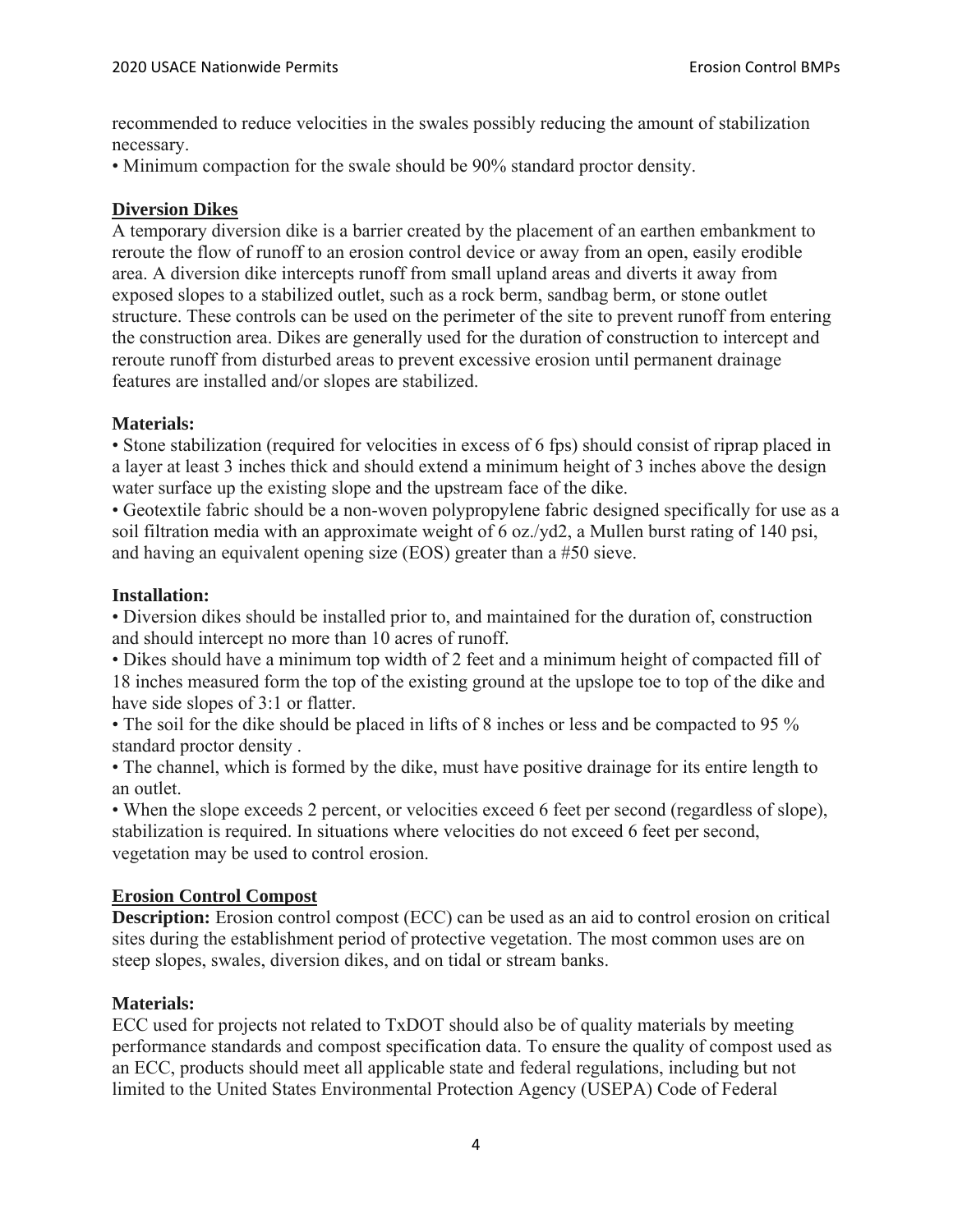Regulations (CFR), Title 40, Part 503 Standards for Class A biosolids and TCEQ Health and Safety Regulations as defined in the Texas Administration Code (TAC), Chapter 332, and all other relevant requirements for compost products outlined in TAC, Chapter 332. TCEQ testing requirements are defined in TAC Chapter 332, including Sections §332.71 (Sampling and Analysis Requirements for Final Products) and §332.72 (Final Product Grades). Compost specification data approved by TxDOT are appropriate to use for ensuring the use of quality compost materials or for guidance.

Testing standards are dependent upon the intended use for the compost and ensures product safety, and product performance regarding the product's specific use. The appropriate compost sampling and testing protocols included in the United States Composting Council (USCC) Test Methods for the Examination of Composting and Compost (TMECC) should be conducted on compost products used for ECC to ensure that the products used will not impact public health, safety, and the environment and to promote production and marketing of quality composts that meet analytical standards. TMECC information can be found at http://www.tmecc.org/tmecc/index.html. The USCC Seal of Testing Assurance (STA) program contains information regarding compost STA certification. STA program information can be

found at http://tmecc.org/sta/STA\_program\_description.html.

## **Installation:**

- Install in accordance with current TxDOT specification.
- Use on slopes 3:1 or flatter.
- Apply a 2-inch uniform layer unless otherwise shown on the plans or as directed.
- When rolling is specified, use a light corrugated drum roller.

# **Mulch and Compost Filter Socks**

**Description:** Mulch and compost filter socks (erosion control logs) are used to intercept and detain sediment laden run-off from unprotected areas. When properly used, mulch and compost filter socks can be highly effective at controlling sediment from disturbed areas. They cause runoff to pond which allows heavier solids to settle. Mulch and compost filter socks are used during the period of construction near the perimeter of a disturbed area to intercept sediment while allowing water to percolate through. The sock should remain in place until the area is permanently stabilized. Mulch and compost filter socks may be installed in construction areas and temporarily moved during the day to allow construction activity provided it is replaced and properly anchored at the end of the day. Mulch and compost filter socks may be seeded to allow for quick vegetative growth and reduction in run-off velocity.

#### **Materials:**

Mulch and compost filter socks used for projects not related to TxDOT should also be of quality materials by meeting performance standards and compost specification data. To ensure the quality of compost used for mulch and compost filter socks, products should meet all applicable state and federal regulations, including but not limited to the United States Environmental Protection Agency (USEPA) Code of Federal Regulations (CFR), Title 40, Part 503 Standards for Class A biosolids and TCEQ Health and Safety Regulations as defined in the Texas Administration Code (TAC), Chapter 332, and all other relevant requirements for compost products outlined in TAC, Chapter 332. TCEQ testing requirements are defined in TAC Chapter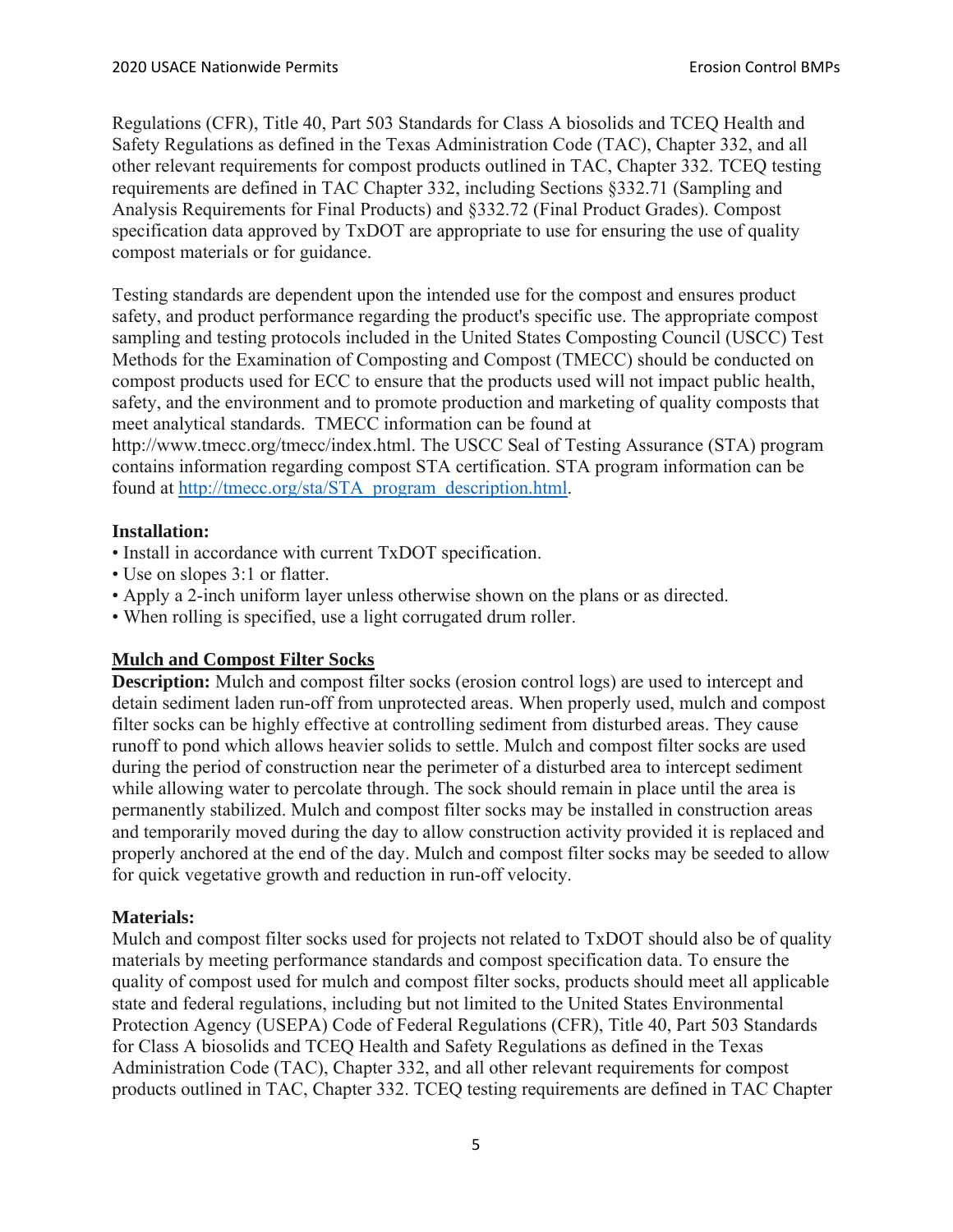332, including Sections §332.71 (Sampling and Analysis Requirements for Final Products) and §332.72 (Final Product Grades). Compost specification data approved by TxDOT are appropriate to use for ensuring the use of quality compost materials or for guidance.

Testing standards are dependent upon the intended use for the compost and ensures product safety, and product performance regarding the product's specific use. The appropriate compost sampling and testing protocols included in the United States Composting Council (USCC) Test Methods for the Examination of Composting and Compost (TMECC) should be conducted on compost products used for mulch and compost filter socks to ensure that the products used will not impact public health, safety, and the environment and to promote production and marketing of quality composts that meet analytical standards. TMECC information can be found at http://www.tmecc.org/tmecc/index.html. The USCC Seal of Testing Assurance (ST A) program contains information regarding compost ST A certification. STA program information can be found at http://tmecc.org/sta/STA\_program\_description.html.

# **Installation:**

• Install in accordance with TxDOT Special Specification 5049.

• Install socks (erosion control logs) near the downstream perimeter of a disturbed area to intercept sediment from sheet flow.

• Secure socks in a method adequate to prevent displacement as a result of normal rain events such that flow is not allowed under the socks.

• Inspect and maintain the socks in good condition (including staking, anchoring, etc.). Maintain the integrity of the control, including keeping the socks free of accumulated silt, debris, etc., until the disturbed area has been adequately stabilized.

# **SEDIMENT CONTROL BMPS**

# **Sand Bag Berm**

**Description:** The purpose of a sandbag berm is to detain sediment carried in runoff from disturbed areas by intercepting runoff and causing it to pool behind the sand bag berm. Sediment carried in the runoff is deposited on the upstream side of the sand bag berm due to the reduced flow velocity. Excess runoff volumes are allowed to flow over the top of the sand bag berm. Sand bag berms are used only during construction activities in streambeds when the contributing drainage area is between 5 and 10 acres and the slope is less than 15%, i.e., pipeline construction in channels, temporary channel crossing for construction equipment, etc. Plastic facing should be installed on the upstream side and the berm should be anchored to the streambed by drilling into the rock and driving in T-posts or rebar (#5 or #6) spaced appropriately.

# **Materials:**

• The sand bag material should be polypropylene, polyethylene, polyamide or cotton burlap woven fabric, minimum unit weight 4 oz/yd 2, mullen burst strength exceeding 300 psi and ultraviolet stability exceeding 70%.

• The bag length should be 24 to 30 inches, width should be 16 to 18 inches and thickness should be 6 to 8 inches.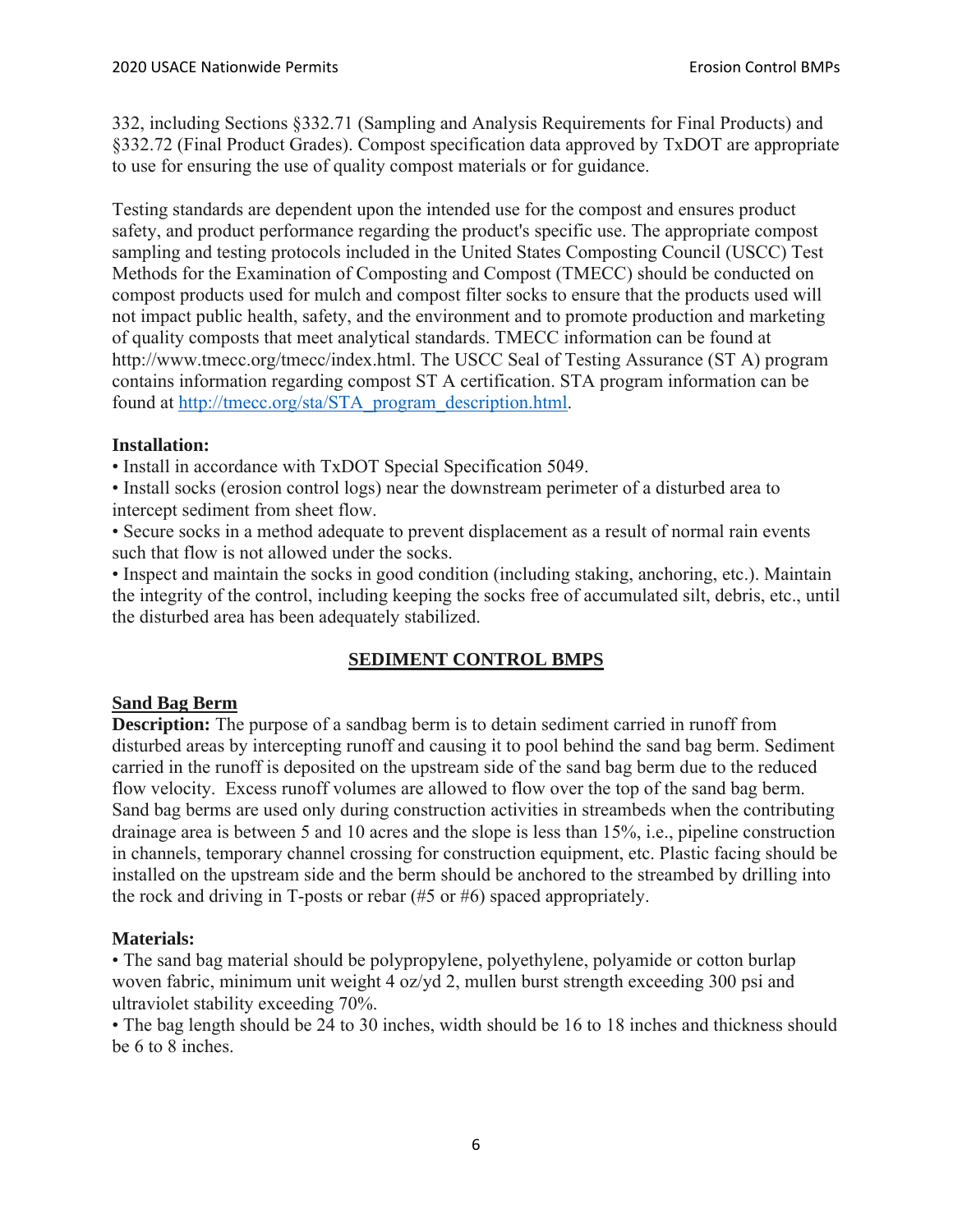• Sandbags should be filled with coarse grade sand and free from deleterious material. All sand should pass through a No. 10 sieve. The filled bag should have an approximate weight of 40 pounds.

• Outlet pipe should be schedule 40 or stronger polyvinyl chloride (PVC) having a nominal internal diameter of 4 inches.

## **Installation:**

• The berm should be a minimum height of 18 inches, measured from the top of the existing ground at the upslope toe to the top of the berm.

• The berm should be sized as shown in the plans but should have a minimum width of 48 inches measured at the bottom of the berm and 16 inches measured at the top of the berm.

• Runoff water should flow over the tops of the sandbags or through 4-inch diameter PVC pipes embedded below the top layer of bags.

• When a sandbag is filled with material, the open end of the sandbag should be stapled or tied with nylon or poly cord.

• Sandbags should be stacked in at least three rows abutting each other, and in staggered arrangement.

• The base of the berm should have at least 3 sandbags. These can be reduced to 2 and 1 bag in the second and third\_ rows respectively.

• For each additional 6 inches of height, an additional sandbag must be added to each row width.

• A bypass pump-around system, or similar alternative, should be used on conjunction with the berm for effective dewatering of the work area.

# **Silt Fence**

**Description:** A silt fence is a barrier consisting of geotextile fabric supported by metal posts to prevent soil and sediment loss from a site. Silt fences can be highly effective at controlling sediment from disturbed areas by causing runoff to pond, allowing heavier solids to settle. The purpose of a silt fence is to intercept and detain water-borne sediment from unprotected areas of a limited extent. Silt fence is used during the period of construction near the perimeter of a disturbed area to intercept sediment while allowing water to percolate through. This fence should remain in place until the disturbed area is permanently stabilized. Silt fence should not be used where there is a concentration of water in a channel or drainage way. If concentrated flow occurs after installation, corrective action must be taken such as placing a rock berm in the areas of concentrated flow. Silt fencing within the site may be temporarily moved during the day to allow construction activity provided it is replaced and properly anchored to the ground at the end of the day. Silt fences on the perimeter of the site or around drainage ways should not be moved at any time.

# **Materials:**

• Silt fence material should be polypropylene, polyethylene or polyamide woven or nonwoven fabric. The fabric width should be 36 inches, with a minimum unit weight of 4.5 oz/yd, mullen burst strength exceeding 190 lb/in 2, ultraviolet stability exceeding 70%, and minimum apparent opening size of U.S. Sieve No. 30.

• Fence posts should be made of hot rolled steel, at least 4 feet long with Tee or Y-bar cross section, surface painted or galvanized, minimum nominal weight 1.25 lb/ft 2, and Brindell hardness exceeding 140.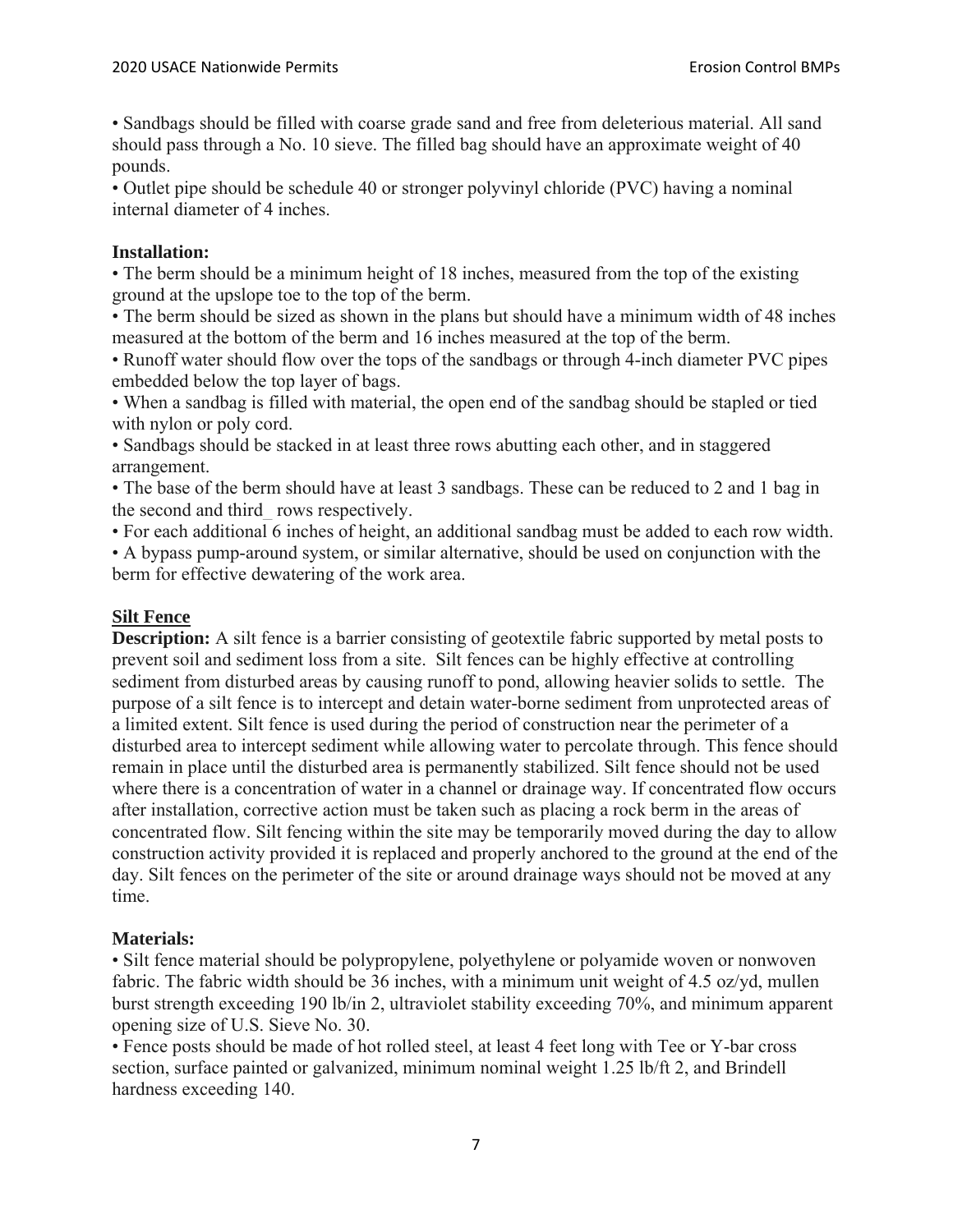• Woven wire backing to support the fabric should be galvanized 2-inch x 4-inch welded wire, 12 gauge minimum.

## **Installation:**

• Steel posts, which support the silt fence, should be installed on a slight angle toward the anticipated runoff source. Post must be embedded a minimum of 1 foot deep and spaced not more than 8 feet on center. Where water concentrates, the maximum spacing should be 6 feet. • Lay out fencing down-slope of disturbed area, following the contour as closely as possible. The fence should be sited so that the maximum drainage area is \* acre/100 feet of fence.

• The toe of the silt fence should be trenched in with a spade or mechanical trencher so that the down-slope face of the trench is flat and perpendicular to the line of flow. Where fence cannot be trenched in, weight fabric flap with 3 inches of pea gravel on uphill side to prevent flow from seeping under fence.

• The trench must be a minimum of 6 inches deep and 6 inches wide to allow for the silt fence fabric to be laid in the ground and backfilled with compacted material.

• Silt fence should be securely fastened to each steel support post or to woven wire attached to the steel fence post. There should be a 3-foot overlap, securely fastened where ends of fabric meet.

## **Triangular Sediment Filter Dike**

**Description:** The purpose of a triangular sediment filter dike is to intercept and detain waterborne sediment from unprotected areas of limited extent. The triangular sediment filter dike is used where there is no concentration of water in a channel or other drainage way above the barrier and the contributing drainage area is less than one acre. If the uphill slope above the dike exceeds 10%, the length of the slope above the dike should be less than 50 feet. If concentrated flow occurs after installation, corrective action should be taken such as placing rock berm in the areas of concentrated flow. This measure is effective on paved areas where installation of silt fence is not possible or where vehicle access must be maintained. The advantage of these controls is the ease with which they can be moved to allow vehicle traffic and then reinstalled to maintain sediment.

#### **Materials:**

• Silt fence material should be polypropylene, polyethylene or polyamide woven or nonwoven fabric. The fabric width should be 36 inches, with a minimum unit weight of 4.5 oz/yd, mullen burst strength exceeding 190 lb/in 2 , ultraviolet stability exceeding 70%, and minimum apparent opening size of U.S. Sieve No. 30.

• The dike structure should be 6 gauge 6-ing x 6-inch wire mesh folded into triangular form being eighteen (18) inches on each side.

#### **Installation:**

• The frame of the triangular sediment filter dike should be constructed of 6-inch x 6-inch, 6 gauge welded wire mesh, 18 inches per side, and wrapped with geotextile fabric the same composition as that used for silt fences.

• Filter material should lap over ends 6 inches to cover dike to dike junction; each junction should be secured by shoat rings.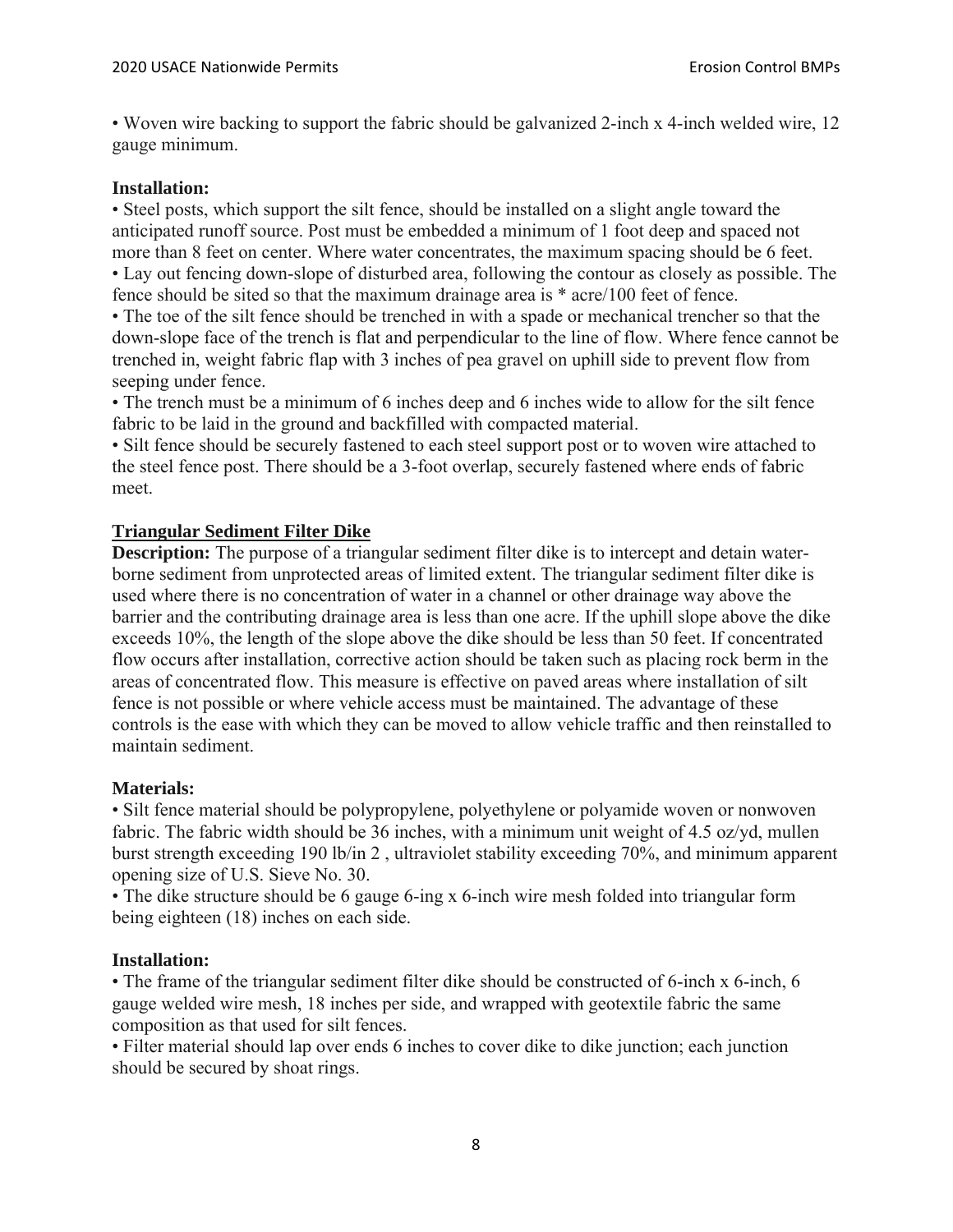• Position dike parallel to the contours, with the end of each section closely abutting the adjacent sections.

• There are several options for fastening the filter dike to the ground. The fabric skirt may be toed-in with 6 inches of compacted material, or 12 inches of the fabric skirt should extend uphill and be secured with a minimum of 3 inches of open graded rock, or with staples or nails. If these two options are not feasible the dike structure may be trenched in 4 inches.

• Triangular sediment filter dikes should be installed across exposed slopes during construction with ends of the dike tied into existing grades to prevent failure and should intercept no more than one acre of runoff.

• When moved to allow vehicular access, the dikes should be reinstalled as soon as possible, but always at the end of the workday.

# **Rock Berm**

**Description:** The purpose of a rock berm is to serve as a check dam in areas of concentrated flow, to intercept sediment-laden runoff, detain the sediment and release the water in sheet flow. The rock berm should be used when the contributing drainage area is less than 5 acres. Rock berms are used in areas where the volume of runoff is too great for a silt fence to contain. They are less effective for sediment removal than silt fences, particularly for fine particles, but can withstand higher flows than a silt fence. As such, rock berms are often used in areas of channel flows. Rock berms are most effective at reducing bed load in channels and should not be substituted for other erosion and sediment control measures further up the watershed.

#### **Materials:**

• The berm structure should be secured with a woven wire sheathing having maximum opening of one inch and a minimum wire diameter of 20 gauge galvanized and should be secured with shoat rings.

• Clean, open graded 3- to 5-inch diameter rock should be used, except in areas where high velocities or large volumes of flow are expected, where 5- to 8-inch diameter rocks may be used.

#### **Installation:**

• Lay out the woven wire sheathing perpendicular to the flow line. The sheathing should be 20 gauge woven wire mesh with 1 inch openings.

• Berm should have a top width of 2 feet minimum with side slopes being 2:1 (H:V) or flatter.

• Place the rock along the sheathing to a height not less than 18 inches.

• Wrap the wire sheathing around the rock and secure with tie wire so that the ends of the sheathing overlap at least 2 inches, and the berm retains its shape when walked upon.

• Berm should be built along the contour at zero percent grade or as near as possible.

• The ends of the berm should be tied into existing upslope grade and the berm should be buried in a trench approximately 3 to 4 inches deep to prevent failure of the control.

# **Hay Bale Dike**

**Description:** The purpose of a hay or straw bale dike is to intercept and detain small amounts of sediment-laden runoff from relatively small unprotected areas. Straw bales are to be used when it is not feasible to install other, more effective measures or when the construction phase is expected to last less than 3 months. Straw bales should not be used on areas where rock or other hard surfaces prevent the full and uniform anchoring of the barrier.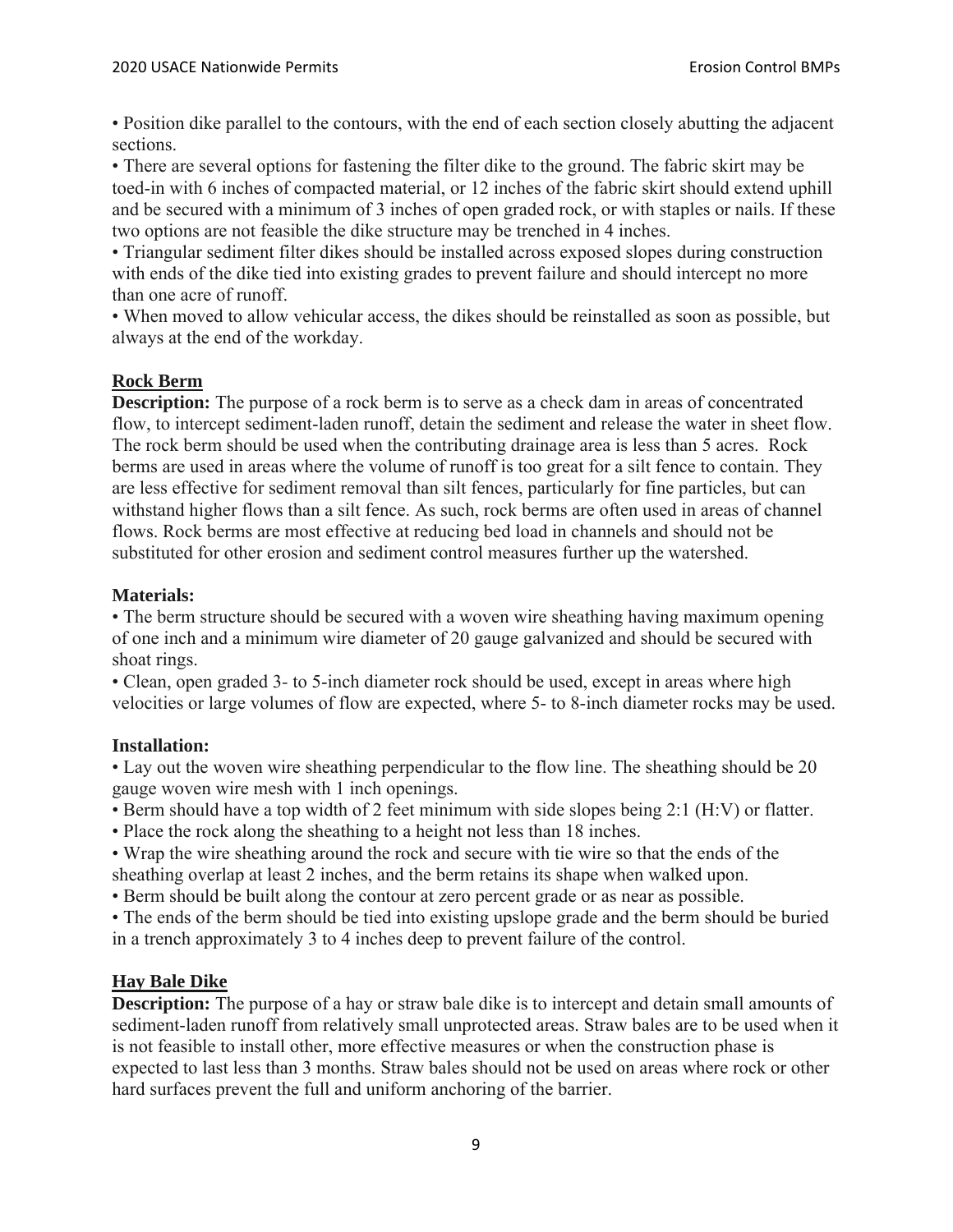## **Materials:**

**Straw:** The best quality straw mulch comes from wheat, oats or barley and should be free of weed and grass seed which may not be desired vegetation for the area to be protected. Straw mulch is light and therefore must be properly anchored to the ground.

**Hay:** This is very similar to straw with the exception that it is made of grasses and weeds and not grain stems. This form of mulch is very inexpensive and is widely available but does introduce weed and grass seed to the area. Like straw, hay is light and must be anchored.

- Straw bales should weigh a minimum of 50 pounds and should be at least 30 inches long.
- Bales should be composed entirely of vegetable matter and be free of seeds.
- Binding should be either wire or nylon string, jute or cotton binding is unacceptable.

Bales should be used for not more than two months before being replaced.

# **Installation:**

• Bales should be embedded a minimum of 4 inches and securely anchored using 2-inch x 2-inch wood stakes or 3/8-inch diameter rebar driven through the bales into the ground a minimum of 6 inches.

• Bales are to be placed directly adjacent to one another leaving no gap between them.

• All bales should be placed on the contour.

• The first stake in each bale should be angled toward the previously laid bale to force the bales together.

## **Brush Berms**

Organic litter and spoil material from site clearing operations is usually burned or hauled away to be dumped elsewhere. Much of this material can be used effectively on the construction site. The key to constructing an efficient brush berm is in the method used to obtain and place the brush. It will not be acceptable to simply take a bulldozer and push whole trees into a pile as this does not assure continuous ground contact with the berm and will allow uncontrolled flows under the berm. Brush berms may be used where there is little or no concentration of water in a channel or other drainage way above the berm. The size of the drainage area should be no greater than onefourth of an acre per 100 feet of barrier length; the maximum slope length behind the barrier should not exceed 100 feet; and the maximum slope gradient behind the barrier should be less than 50% (2:1).

#### **Materials:**

• The brush should consist of woody brush and branches, preferably less than 2 inches in diameter.

- The filter fabric should conform to the specifications for filter fence fabric.
- The rope should be 1/4 inch polypropylene or nylon rope.
- The anchors should be 3/8-inch diameter rebar stakes that are 18-inches long.

#### **Installation:**

• Lay out the brush berm following the contour as closely as possible.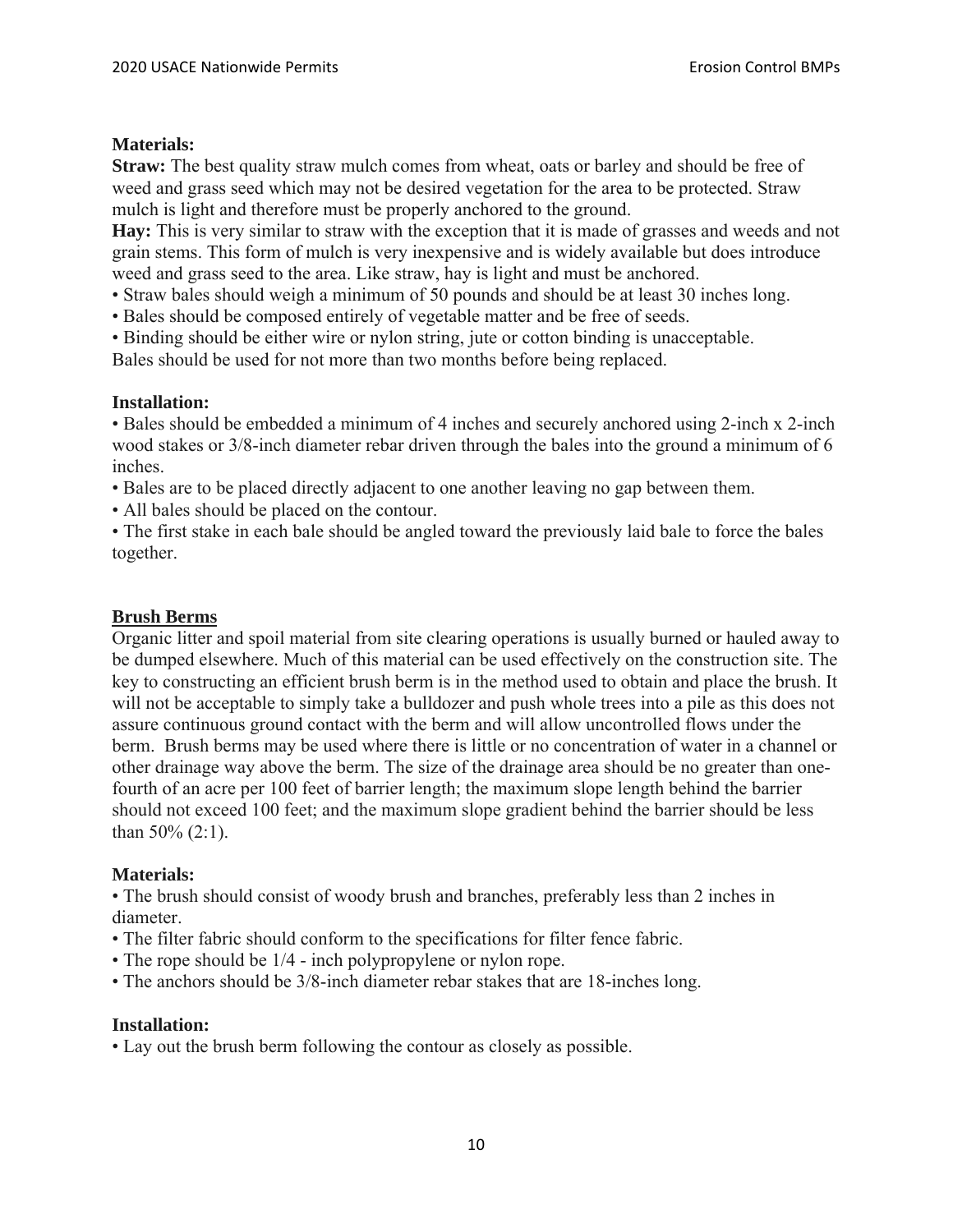• The juniper limbs should be cut and hand placed with the vegetated part of the limb in close contact with the ground. Each subsequent branch should overlap the previous branch providing a shingle effect.

• The brush berm should be constructed in lifts with each layer extending the entire length of the berm before the next layer is started.

• A trench should be excavated 6-inches wide and 4-inches deep along the length of the barrier and immediately uphill from the barrier.

• The filter fabric should be cut into lengths sufficient to lay across the barrier from its up-slope base to just beyond its peak. The lengths of filter fabric should be draped across the width of the barrier with the uphill edge placed in the trench and the edges of adjacent pieces overlapping each other. Where joints are necessary, the fabric should be spliced together with a minimum 6 inch overlap and securely sealed.

• The trench should be backfilled and the soil compacted over the filter fabric.

• Set stakes into the ground along the downhill edge of the brush barrier, and anchor the fabric by tying rope from the fabric to the stakes. Drive the rope anchors into the ground at approximately a 45-degree angle to the ground on 6-foot centers.

• Fasten the rope to the anchors and tighten berm securely to the ground with a minimum tension of 50 pounds.

• The height of the brush berm should be a minimum of 24 inches after the securing ropes have been tightened.

## **Stone Outlet Sediment Traps**

A stone outlet sediment trap is an impoundment created by the placement of an earthen and stone embankment to prevent soil and sediment loss from a site. The purpose of a sediment trap is to intercept sediment-laden runoff and trap the sediment in order to protect drainage ways, properties and rights of way below the sediment trap from sedimentation. A sediment trap is usually installed at points of discharge from disturbed areas. The drainage area for a sediment trap is recommended to be less than 5 acres.

Larger areas should be treated using a sediment basin. A sediment trap differs from a sediment basin mainly in the type of discharge structure. The trap should be located to obtain the maximum storage benefit from the terrain, for ease of clean out and disposal of the trapped sediment and to minimize interference with construction activities. The volume of the trap should be at least 3600 cubic feet per acre of drainage area.

#### **Materials:**

• All aggregate should be at least 3 inches in diameter and should not exceed a volume of 0.5 cubic foot.

• The geotextile fabric specification should be woven polypropylene, polyethylene or polyamide geotextile, minimum unit weight of 4.5 oz/yd 2, mullen burst strength at least 2 50 lb/in 2, ultraviolet stability exceeding 70%, and equivalent opening size exceeding 40.

#### **Installation:**

• Earth Embankment: Place fill material in layers not more than 8 inches in loose depth. Before compaction, moisten or aerate each layer as necessary to provide the optimum moisture content of the material. Compact each layer to 95% standard proctor density. Do not place material on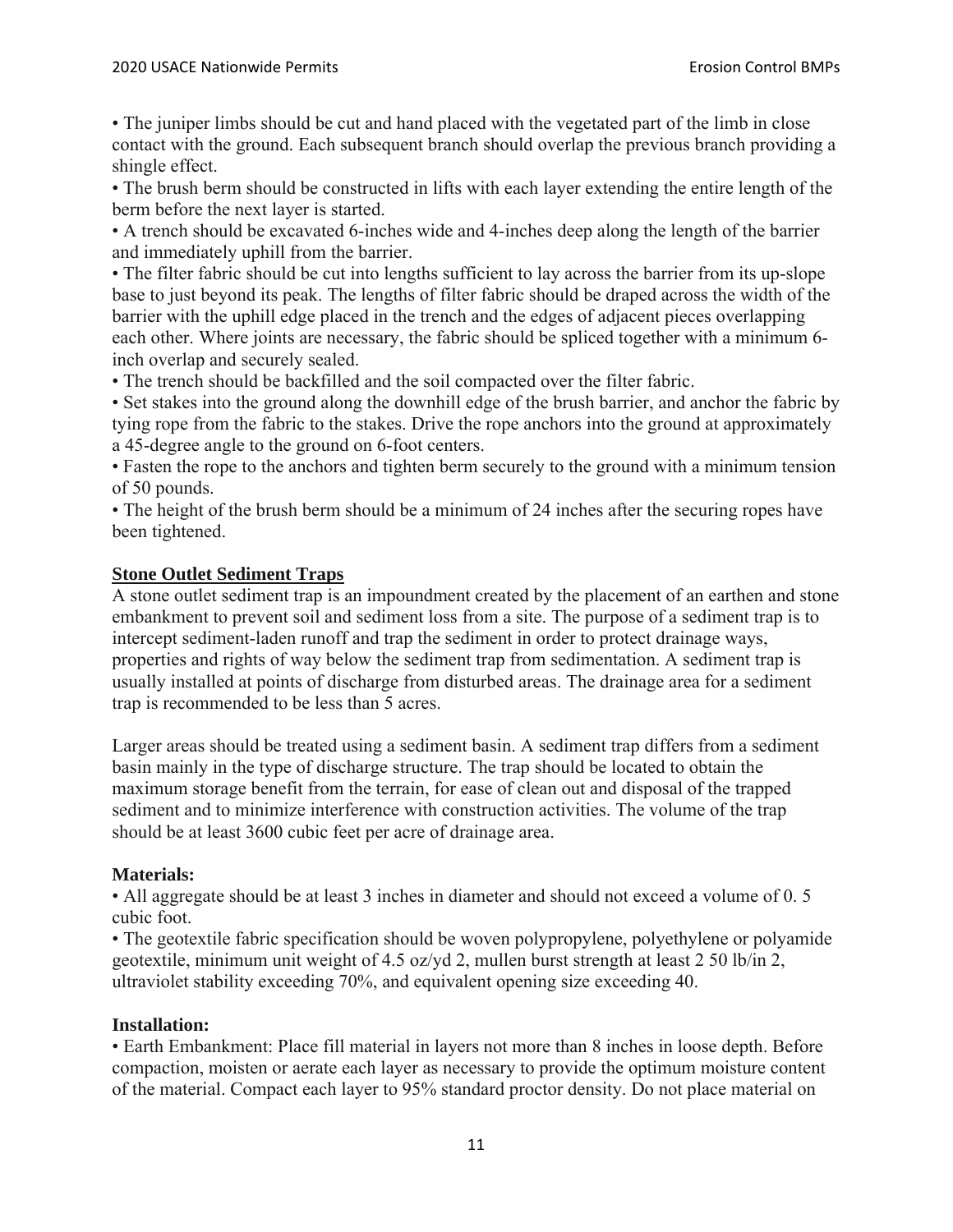surfaces that are muddy or frozen. Side slopes for the embankment are to be 3: 1. The minimum width of the embankment should be 3 feet.

• A gap is to be left in the embankment in the location where the natural confluence of runoff crosses the embankment line. The gap is to have a width in feet equal to 6 times the drainage area in acres.

• Geotextile Covered Rock Core: A core of filter stone having a minimum height of 1.5 feet and a minimum width at the base of 3 feet should be placed across the opening of the earth embankment and should be covered by geotextile fabric which should extend a minimum distance of 2 feet in either direction from the base of the filter stone core.

• Filter Stone Embankment: Filter stone should be placed over the geotextile and is to have a side slope which matches that of the earth embankment of 3:1 and should cover the geotextile/rock core a minimum of 6 inches when installation is complete. The crest of the outlet should be at least 1 foot below the top of the embankment.

## **Sediment Basins:**

The purpose of a sediment basin is to intercept sediment-laden runoff and trap the sediment to protect drainage ways, properties and rights of way below the sediment basin from sedimentation. A sediment basin is usually installed at points of discharge from disturbed areas. The drainage area for a sediment basin is recommended to be less than 100 acres.

Sediment basins. are effective for capturing and slowly releasing the runoff from larger disturbed areas thereby allowing sedimentation to take place. A sediment basin can be created where a permanent pond BMP is being constructed. Guidelines for construction of the permanent BMP should be followed, but revegetation, placement of underdrain piping, and installation of sand or other filter media should not be carried out until the site construction phase is complete. **Materials:** 

• Riser should be corrugated metal or reinforced concrete pipe or box and should have watertight fittings or end to end connections of sections.

• An outlet pipe of corrugated metal or reinforced concrete should be attached to the riser and should have positive flow to a stabilized outlet on the downstream side of the embankment.

• An anti-vortex device and rubbish screen should be attached to the top of the riser and should be made of polyvinyl chloride or corrugated metal.

# **Basin Design and Construction:**

• For common drainage locations that serve an area with ten or more acres disturbed at one time, a sediment basin should provide storage for a volume of runoff from a two-year, 24-hour storm from each disturbed acre drained.

• The basin length to width ratio should be at least 2:1 to improve trapping efficiency. The shape may be attained by excavation or the use of baffles. The lengths should be measured at the elevation of the riser de-watering hole.

• Place fill material in layers not more than 8 inches in loose depth. Before compaction, moisten or aerate each layer as necessary to provide the optimum moisture content of the material. Compact each layer to 95% standard proctor density. Do not place material on surfaces that are muddy or frozen. Side slopes for the embankment should be 3:1 (H:V).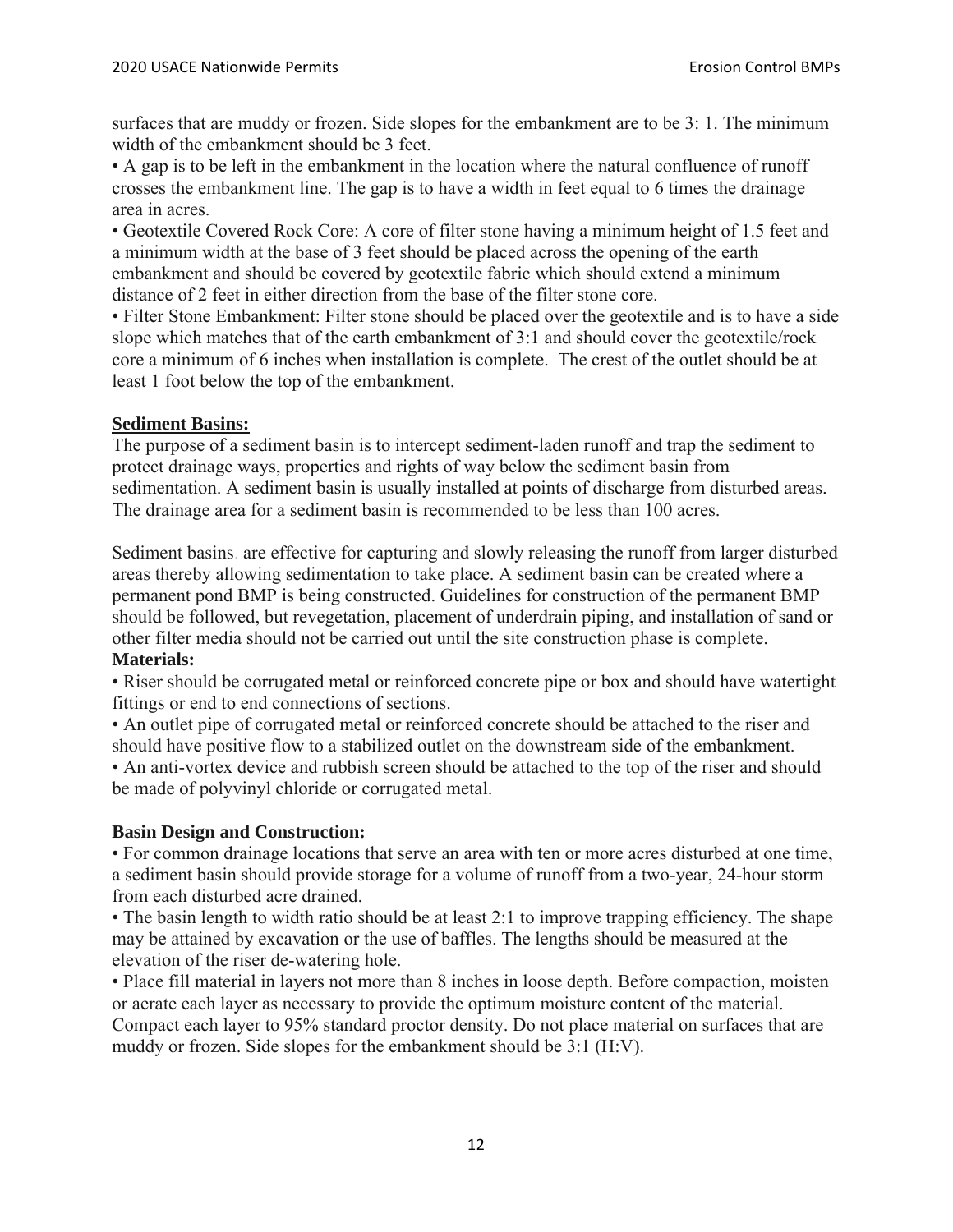• An emergency spillway should be installed adjacent to the embankment on undisturbed soil and should be sized to carry the full amount of flow generated by a 10-year, 3-hour storm with 1 foot of freeboard less the amount which can be carried by the principal outlet control device.

• The emergency spillway should be lined with riprap as should the swale leading from the spillway to the normal watercourse at the base of the embankment.

• The principal outlet control device should consist of a rigid vertically oriented pipe or box of corrugated metal or reinforced concrete. Attached to this structure should be a horizontal pipe, which should extend through the embankment to the toe of fill to provide a de-watering outlet for the basin.

• An anti-vortex device should be attached to the inlet portion of the principal outlet control device to serve as a rubbish screen.

• A concrete base should be used to anchor the principal outlet control device and should be sized to provide a safety factor of 1.5 (downward forces= 1.5 buoyant forces).

• The basin should include a permanent stake to indicate the sediment level in the pool and marked to indicate when the sediment occupies 50% of the basin volume (not the top of the stake).

• The top of the riser pipe should remain open and be guarded with a trash rack and anti-vortex device. The top of the riser should be 12 inches below the elevation of the emergency spillway. The riser should be sized to convey the runoff from the 2-year, 3-hour storm when the water surface is at the emergency spillway elevation. For basins with no spillway the riser must be sized to convey the runoff from the 10-yr, 3-hour storm.

• Anti-seep collars should be included when soil conditions or length of service make piping through the backfill a possibility.

• The 48-hour drawdown time will be achieved by using a riser pipe perforated at the point measured from the bottom of the riser pipe equal to 1/2 the volume of the basin. This is the maximum sediment storage elevation. The size of the perforation may be calculated as follows:

 $Ao = \frac{As \times \sqrt{2h}}{Cd \times 980,000}$ 

Where:

*As = Area of the de-watering hole, ft 2 Ao = Surface area of the basin, ft 2 Cd = Coefficient of contraction, approximately 0.6 h = head of water above the hole, ft Perforating the riser with nultiple holes in a combined surface area equal to Ao is acceptable.*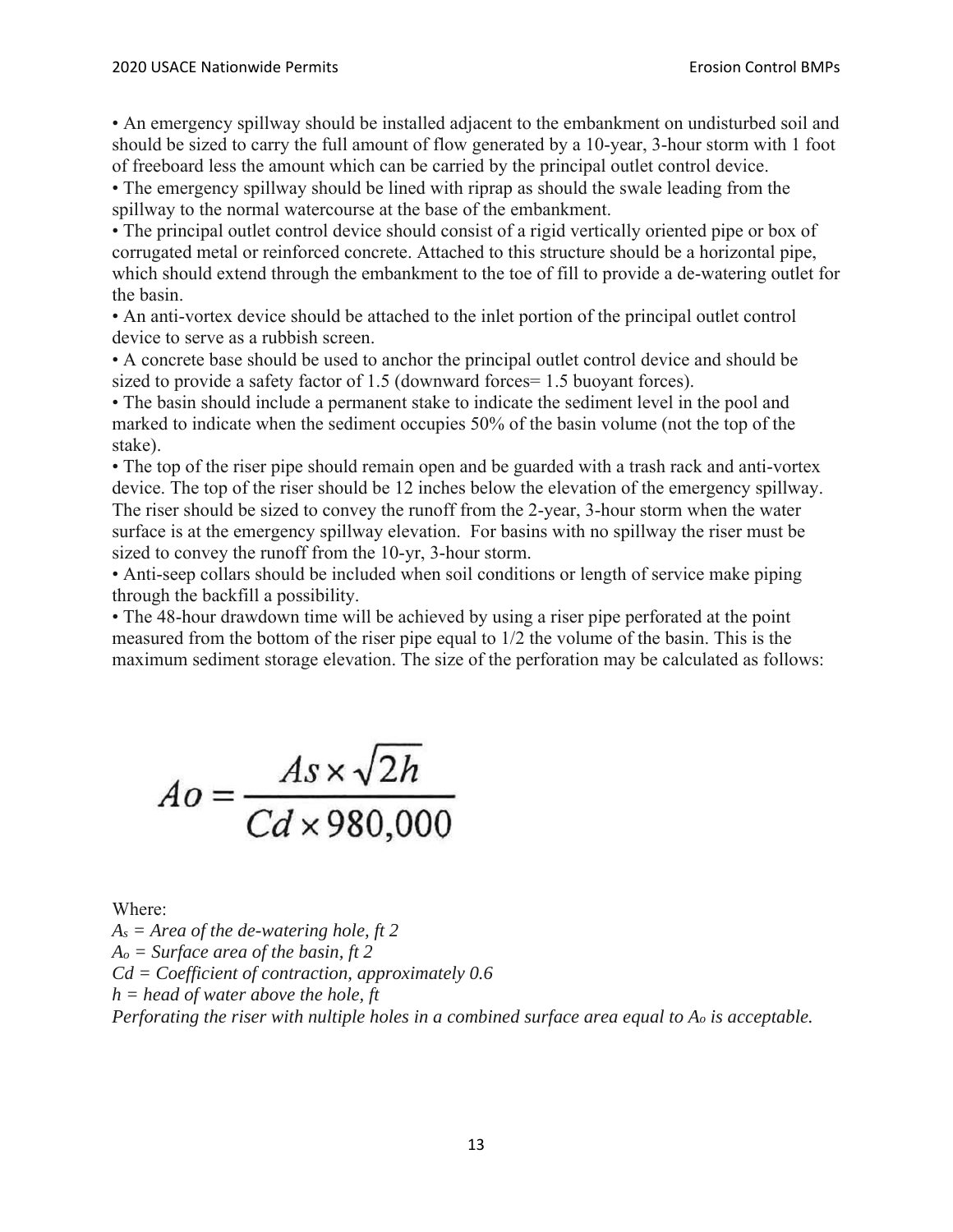## **Erosion Control Compost**

**Description:** Erosion control compost (ECC) can be used as an aid to control erosion on critical sites during the establishment period of protective vegetation. The most common uses are on steep slopes, swales, diversion dikes, and on tidal or stream banks.

# **Materials:**

ECC used for projects not related to TxDOT should be of quality materials by meeting performance standards and compost specification data. Products should meet all applicable state and federal regulations, including but not limited to the United States Environmental Protection Agency (USEPA) Code of Federal Regulations (CFR), Title 40, Part 503 Standards for Class A biosolids and TCEQ Health and Safety Regulations as defined in the Texas Administration Code (TAC), Chapter 332, and all other relevant requirements for compost products outlined in TAC, Chapter 332. TCEQ testing requirements are defined in TAC Chapter 332, including Sections §332.71 (Sampling and Analysis Requirements for Final Products) and §332.72 (Final Product Grades). Compost specification data approved by TxDOT are appropriate to use for ensuring the use of quality compost materials or for guidance.

Testing standards are dependent upon the intended use for the compost and ensures product safety, and product performance regarding the product's specific use. The appropriate compost sampling and testing protocols included in the United States Composting Council (USCC) Test Methods for the Examination of Composting and Compost (TMECC) should be conducted on compost products used for ECC to ensure that the products used will not impact public health, safety, and the environment and to promote production and marketing of quality composts that meet analytical standards. TMECC provides protocols to sample, monitor, and analyze materials during all stages of the composting process. TMECC information can be found at http://www.tmecc.org/tmecc/index.html. The USCC Seal of Testing Assurance (STA) program contains information regarding compost STA certification. STA program information can be found at http://tmecc.org/sta/STA\_program\_description.html.

# **Installation:**

- Install in accordance with current TxDOT specification.
- Use on slopes 3:1 or flatter.
- Apply a 2-inch uniform layer unless otherwise shown on the plans or as directed.
- When rolling is specified, use a light corrugated drum roller.

# **Mulch and Compost Filter Socks**

**Description:** Mulch and compost filter socks (erosion control logs) are used to intercept and detain sediment laden run-off from unprotected areas. When properly used, mulch and compost filter socks can be highly effective at controlling sediment from disturbed areas. They cause runoff to pond which allows heavier solids to settle. Mulch and compost filter socks are used during the period of construction near the perimeter of a disturbed area to intercept sediment while allowing water to percolate through. The sock should remain in place until the area is permanently stabilized. Mulch and compost filter socks may be installed in construction areas and temporarily moved during the day to allow construction activity provided it is replaced and properly anchored at the end nf the day. Mulch and compost filter socks may be seeded to allow for quick vegetative growth and reduction in run-off velocity.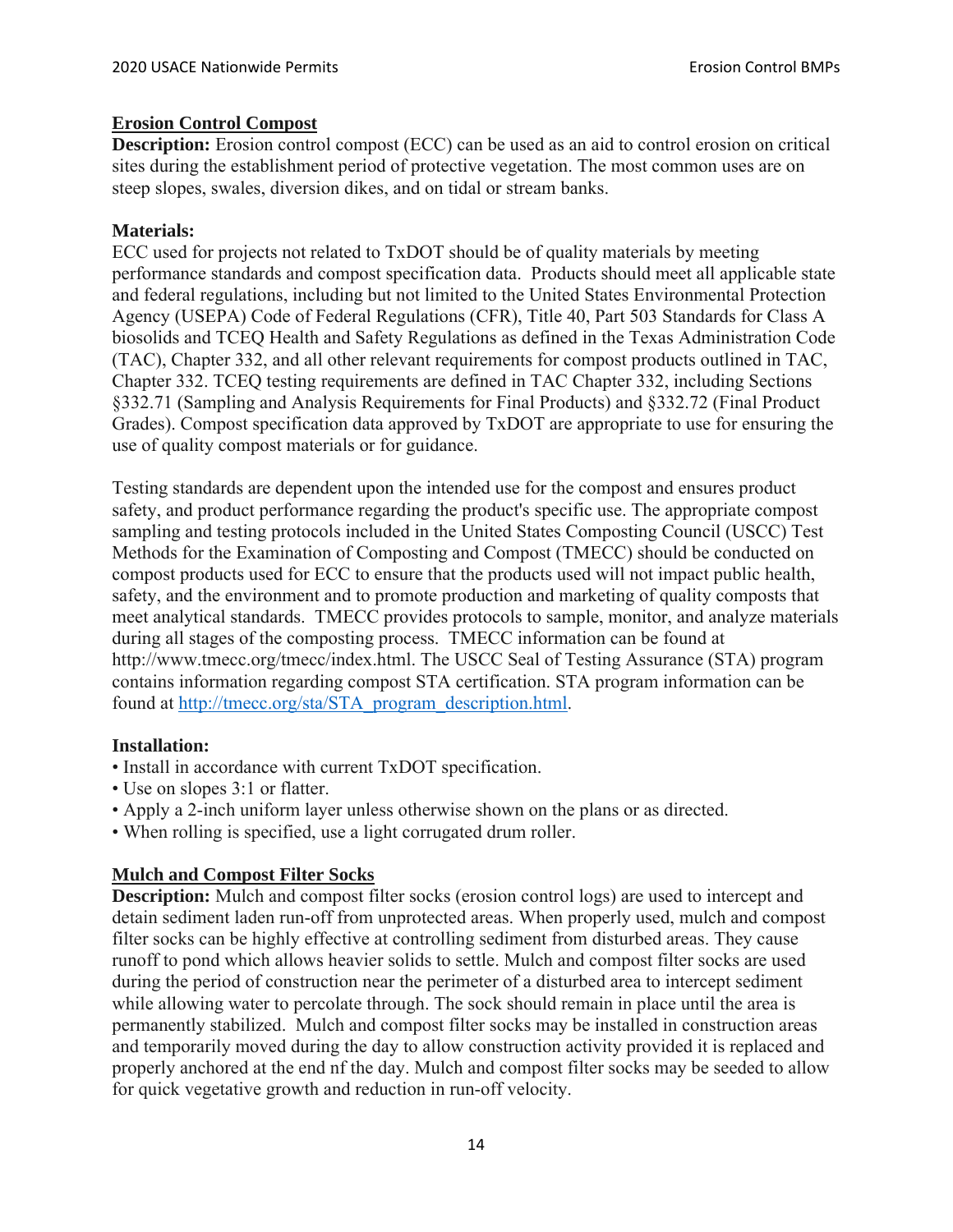#### **Materials:**

Mulch and compost filter socks used for projects not related to TxDOT should also be of quality materials by meeting performance standards and compost specification data. To ensure the quality of compost used for mulch and compost filter socks, products should meet all applicable state and federal regulations, including but not limited to the United States Environmental Protection Agency (USEPA) Code of Federal Regulations (CFR), Title 40, Part 503 Standards for Class A biosolids and TCEQ Health and Safety Regulations as defined in the Texas Administration Code (TAC), Chapter 332, and all other relevant requirements for compost products outlined in TAC, Chapter 332. TCEQ testing requirements are defined in TAC Chapter 332, including Sections §332.71 (Sampling and Analysis Requirements for Final Products) and §332.72 (Final Product Grades). Compost specification data approved by TxDOT are appropriate to use for ensuring the use of quality compost materials or for guidance.

Testing standards are dependent upon the intended use for the compost and ensures product safety, and product performance regarding the product's specific use. The appropriate compost sampling and testing protocols included in the United States Composting Council (USCC) Test Methods for the Examination of Composting and Compost (TMECC) should be conducted on compost products used for mulch and compost filter socks to ensure that the products used will not impact public health, safety, and the environment and to promote production and marketing of quality composts that meet analytical standards. TMECC information can be found at http://www.tmecc.org/tmecc/index.html. The USCC Seal of Testing Assurance (ST A) program contains information regarding compost STA certification. STA program information can be found at http://tmecc.org/sta/STA\_program\_description.html.

#### **Installation:**

• Install socks (erosion control logs) near the downstream perimeter of a disturbed area to intercept sediment from sheet flow.

• Secure socks in a method adequate to prevent displacement as a result of normal rain events such that flow is not allowed under the socks.

• Inspect and maintain the socks in good condition (including staking, anchoring, etc.). Maintain the integrity of the control, including keeping the socks free of accumulated silt, debris, etc., until the disturbed area has been adequately stabilized.

# **POST-CONSTRUCTION TSS CONTROLS**

#### **Retention/Irrigation Systems**

**Description:** Retention/irrigation systems refer to the capture of runoff in a holding pond, then use of the captured water for irrigation of appropriate landscape areas. Retention/irrigation systems are characterized by the capture and disposal of runoff without direct release of captured flow to receiving streams. Retention systems exhibit excellent pollutant removal but require regular, proper maintenance.

**Design Considerations:** Retention/irrigation practices achieve 100% removal efficiency of total suspended solids contained within the volume of water captured. Design elements of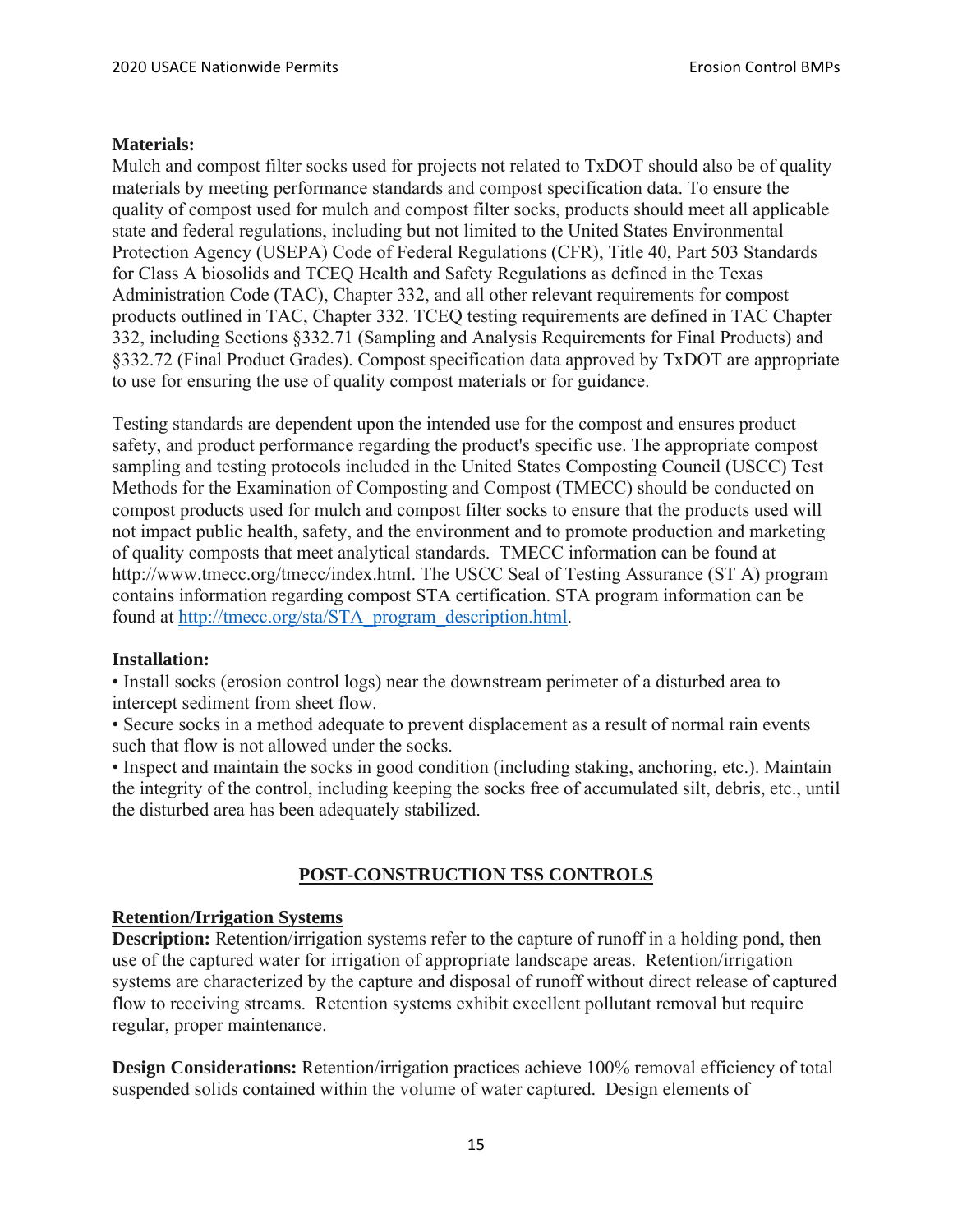retention/irrigation systems include runoff storage facility configuration and sizing, pump and wet well system components, basin lining, basin detention time, and physical and operational components of the irrigation system. Retention/irrigation systems are appropriate for large drainage areas with low to moderate slopes. The retention capacity should be sufficient considering the average rainfall event for the area.

**Maintenance Requirements:** Maintenance requirements for retention/irrigation systems include routine inspections, sediment removal, mowing, debris and litter removal, erosion control, and nuisance control.

## **Extended Detention Basin**

**Description:** Extended detention facilities are basins that temporarily store a portion of stormwater runoff following a storm event. Extended detention basins are normally used to remove particulate pollutants and to reduce maximum runoff rates associated with development to their pre-development levels. The water quality benefits are the removal of sediment and buoyant materials. Furthermore, nutrients, heavy metals, toxic materials, and oxygen-demanding materials associated with the particles also are removed. The control of the maximum runoff rates serves to protect drainage channels below the device from erosion and to reduce downstream flooding.

**Design Considerations:** Extended detention basins can remove approximately 75% of the total suspended solids contained within the volume of runoff captured in the basin. Design elements of extended detention basins include basin sizing, basin configuration, basin side slopes, basin lining, inlet/outlet structures, and erosion controls. Extended detention basins are appropriate for large drainage areas with low to moderate slopes. The retention capacity should be sufficient considering the average rainfall event for the area.

**Maintenance Requirements:** Maintenance requirements for extended detention basins include routine inspections, mowing, debris and litter removal, erosion control, structural repairs, nuisance control, and sediment removal.

# **Vegetative Filter Strips**

**Description:** Filter strips, also known as vegetated buffer strips, are vegetated sections of land similar to grassy swales except they are essentially flat with low slopes, and are designed only to accept runoff as overland sheet flow. They may appear in any vegetated form from grassland to forest, and are designed to intercept upstream flow, lower flow velocity, and spread water out as sheet flow. The dense vegetative cover facilitates conventional pollutant removal through detention, filtration by vegetation, and infiltration. Filter strips cannot treat high velocity flows, and do not provide enough storage or infiltration to effectively reduce peak discharges to predevelopment levels for design storms. This lack of quantity control favors use in rural or lowdensity development; however, they can provide water quality benefits even where the impervious cover is as high as 50%.

Flat slopes and low to fair permeability of natural subsoil are required for effective performance of filter strips. Although an inexpensive control measure, they are most useful in contributing watershed areas where peak runoff velocities are low as they are unable to treat the high flow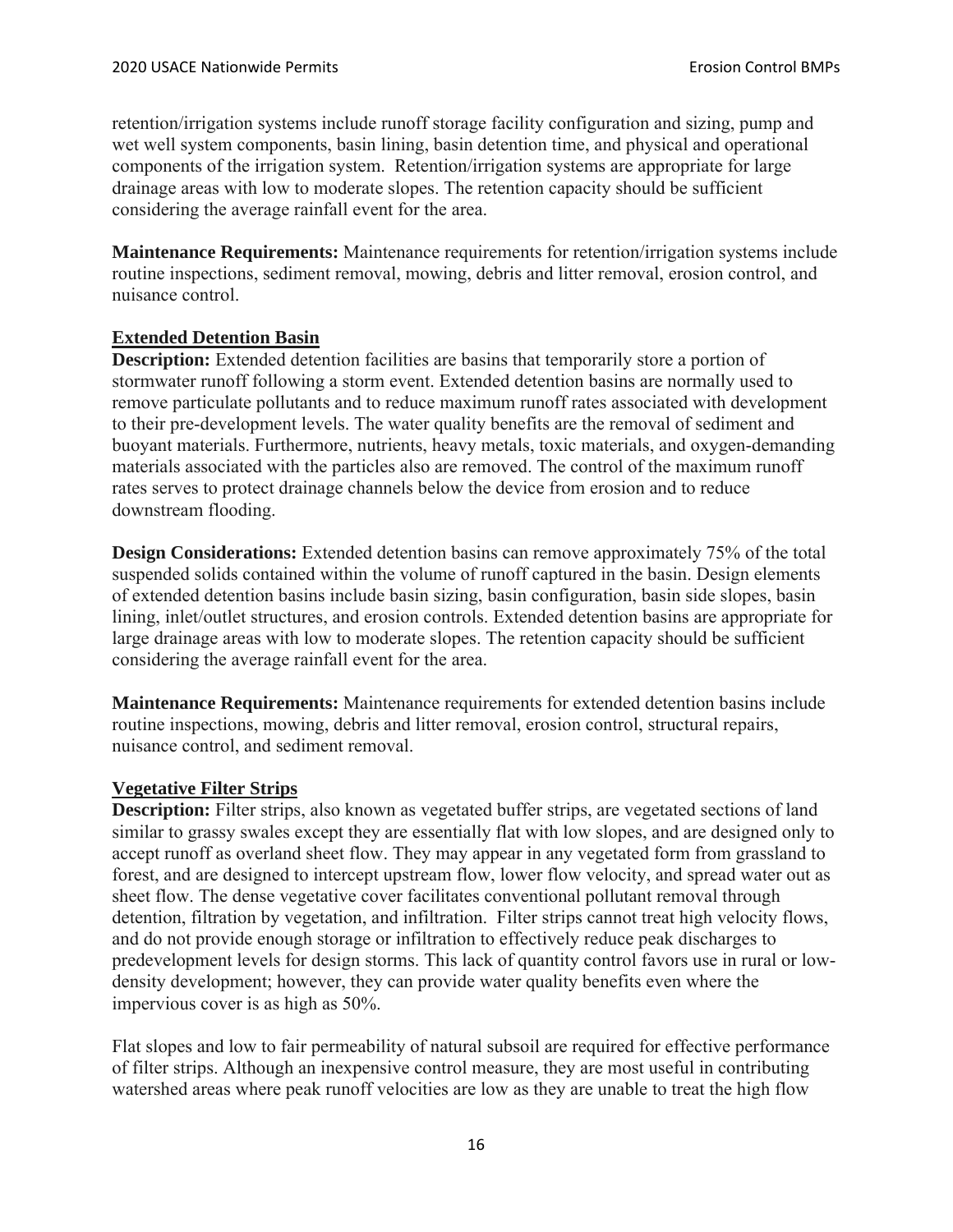velocities typically associated with high impervious cover. Successful performance of filter strips relies heavily on maintaining shallow unconcentrated flow. To avoid flow channelization and maintain performance, a filter strip should:

- Be equipped with a level spreading device for even distribution of runoff
- Contain dense vegetation with a mix of erosion resistant, soil binding species
- Be graded to a uniform, even and relatively low slope
- Laterally traverse the contributing runoff area

Filter strips can be used upgradient from watercourses, wetlands, or other water bodies along toes and tops of slopes and at outlets of other stormwater management structures. They should be incorporated into street drainage and master drainage planning. The most important criteria for selection and use of this BMP are soils, space, and slope.

**Design Considerations:** Vegetative filter strips can remove approximately 85% of the total suspended solids contained within the volume of runoff captured. Design elements of vegetative filter strips include uniform, shallow overland flow across the entire filter strip area, hydraulic loading rate, inlet structures, slope, and vegetative cover. The area should be free of gullies or rills which can concentrate flow. Vegetative filter strips are appropriate for small drainage areas with moderate slopes. Other design elements include the following:

- Soils and moisture are adequate to grow relatively dense vegetative stands
- Sufficient space is available
- Slope is less than 12%
- Comparable performance to more expensive structural controls

**Maintenance Requirements:** Maintenance requirements for vegetative filter strips include pest management, seasonal mowing and lawn care, routine inspections, debris and litter removal, sediment removal, and grass reseeding and mulching.

#### **Constructed Wetlands**

**Description:** Constructed wetlands provide physical, chemical, and biological water quality treatment of stormwater runoff. Physical treatment occurs as a result of decreasing flow velocities in the wetland, and is present in the form of evaporation, sedimentation, adsorption, and/or filtration. Chemical processes include chelation, precipitation, and chemical adsorption. Biological processes include decomposition, plant uptake and removal of nutrients, plus biological transformation and degradation. Hydrology is one of the most influential factors in pollutant removal due to its effects on sedimentation, aeration, biological transformation, and adsorption onto bottom sediments. The wetland should be designed such that a minimum amount of maintenance is required. The natural surroundings, including such things as the potential energy of a stream or flooding river, should be utilized as much as possible. The wetland should approximate a natural situation and unnatural attributes, such as rectangular shape or rigid channel, should be avoided.

Site considerations should include the water table depth, soil/substrate, and space requirements. Because the wetland must have a source of flow, it is desirable that the water table is at or near the surface. If runoff is the only source of inflow for the wetland, the water level often fluctuates and establishment of vegetation may be difficult. The soil or substrate of an artificial wetland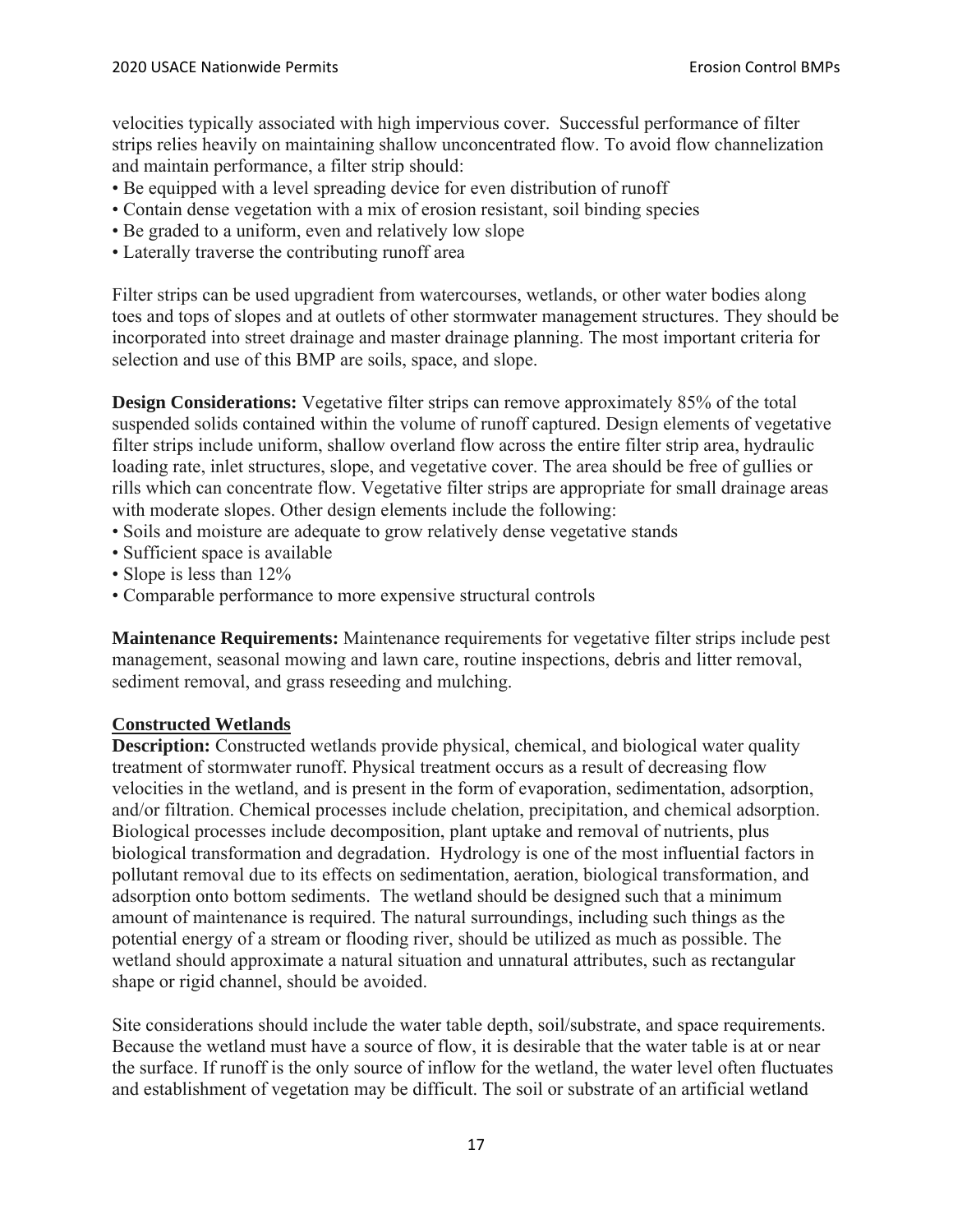should be loose loam to clay. A perennial baseflow must be present to sustain the artificial wetland. The presence of organic material is often helpful in increasing pollutant removal and retention. A greater amount of space is required for a wetland system than is required for a detention facility treating the same amount of area.

**Design Considerations:** Constructed wetlands can remove over 90% of the total suspended solids contained within the volume of runoff captured in the wetland. Design elements of constructed wetlands include wetland sizing, wetland configuration, sediment forebay, vegetation, outflow structure, depth of inundation during storm events, depth of micropools, and aeration. Constructed wetlands are appropriate for large drainage areas with low to moderate slopes.

**Maintenance Requirements:** Maintenance requirements for constructed wetlands include mowing, routine inspections, debris and litter removal, erosion control, nuisance control, structural repairs, sediment removal, harvesting, and maintenance of water levels.

# **Wet Basins**

**Description:** Wet basins are runoff control facilities that maintain a permanent wet pool and a standing crop of emergent littoral vegetation. These facilities may vary in appearance from natural ponds to enlarged, bermed (manmade) sections of drainage systems and may function as online or offline facilities, although offline configuration is preferable. Offline designs can prevent scour and other damage to the wet pond and minimize costly outflow structure elements needed to accommodate extreme runoff events. During storm events, runoff inflows displace part or all of the existing basin volume and are retained and treated in the facility until the next storm event. The pollutant removal mechanisms are settling of solids, wetland plant uptake, and microbial degradation. When the wet basin is adequately sized, pollutant removal performance can be excellent, especially for the dissolved fraction. Wet basins also help provide erosion protection for the receiving channel by limiting peak flows during larger storm events. Wet basins are often perceived as a positive aesthetic element in a community and off er significant opportunity for creative pond configuration and landscape design. Participation of an experienced wetland designer is suggested. A significant potential drawback for wet ponds in arid climates is that the contributing watershed for these facilities is often incapable of providing an adequate water supply to maintain the permanent pool, especially during the summer months. Makeup water (i.e., well water or municipal drinking water) is sometimes used to supplement the rainfall/runoff process, especially for wet basin facilities treating watersheds that generate insufficient runoff.

**Design Considerations:** Wet basins can remove over 90% of the total suspended solids contained within the volume of runoff captured in the basin. Design elements of wet basins include basin sizing, basin configuration, basin side slopes, sediment forebay, inflow and outflow structures, vegetation, depth of permanent pool, aeration, and erosion control. Wet basins are appropriate for large drainage areas with low to moderate slopes.

**Maintenance Requirements:** Maintenance requirements for wet basins include mowing, routine inspections, debris and litter removal, erosion control, nuisance control, structural repairs, sediment removal, and harvesting.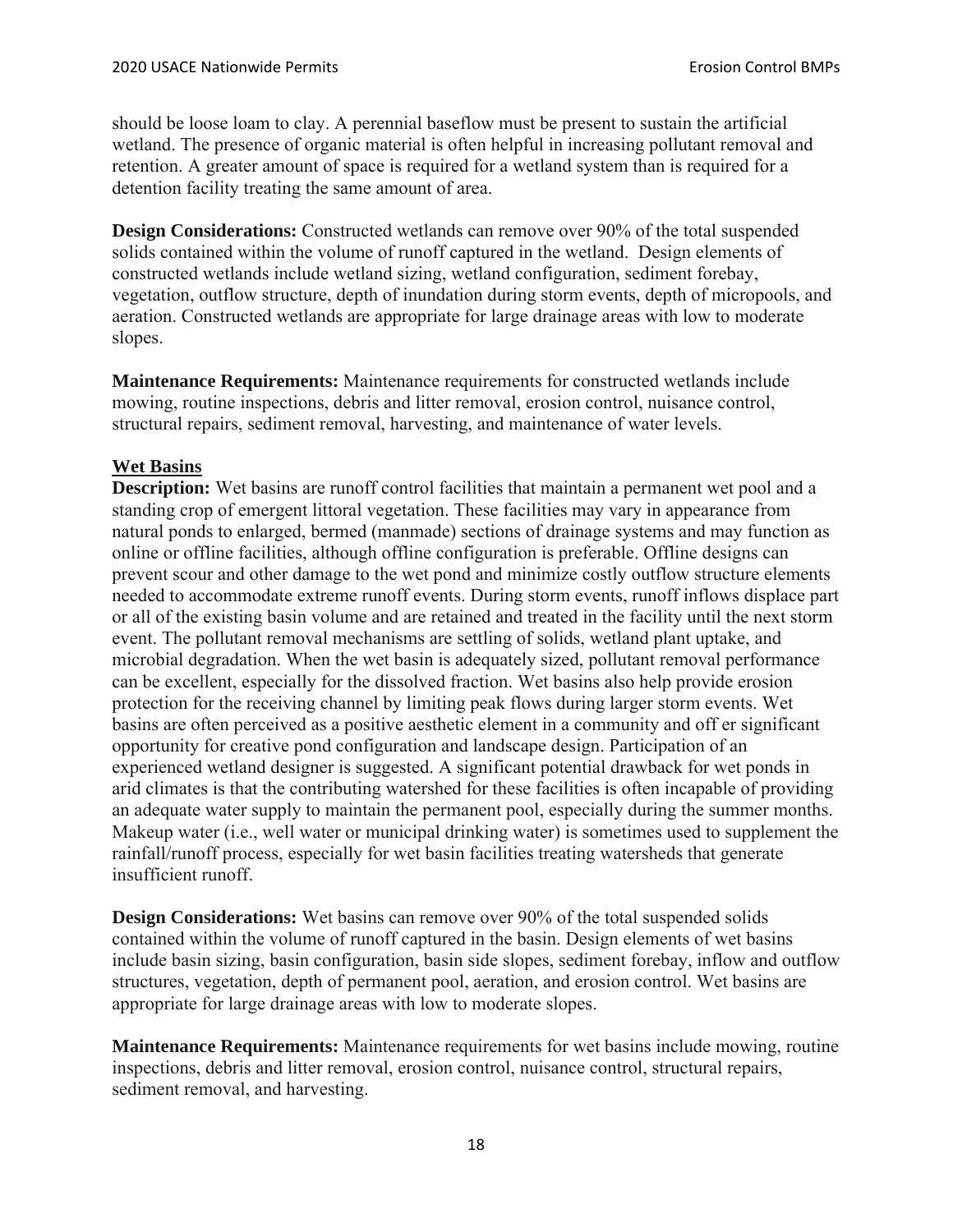#### **Grassy Swales**

Grassy swales are vegetated channels that convey stormwater and remove pollutants by filtration through grass and infiltration through soil. They require shallow slopes and soils that drain well. Pollutant removal capability is related to channel dimensions, longitudinal slope, and type of vegetation. Optimum design of these components will increase contact time of runoff through the swale and improve pollutant removal rates. Grassy swales are primarily stormwater conveyance systems. They can provide sufficient control under light to moderate runoff conditions, but their ability to control large storms is limited. Therefore, they are most applicable in low to moderate sloped areas or along highway medians as an alternative to ditches and curb and gutter drainage. Their performance diminishes sharply in highly urbanized settings, and they are generally not effective enough to receive construction stage runoff where high sediment loads can overwhelm the system. Grassy swales can be used as a pretreatment measure for other downstream BMPs, such as extended detention basins. Enhanced grassy swales use check dams and wide depressions to increase runoff storage and promote greater settling of pollutants. Grassy swales can be more aesthetically pleasing than concrete or rock-lined drainage systems and are generally less expensive to construct and maintain. Swales can slightly reduce impervious area and reduce the pollutant accumulation and delivery associated with curbs and gutters. The disadvantages of this technique include the possibility of erosion and channelization over time, and the need for more right-of-way as compared to a storm drain system. When properly constructed, inspected, and maintained, the life expectancy of a swale is estimated to be 20 years.

#### **Design Considerations:**

- Comparable performance to wet basins
- Limited to treating a few acres
- Availability of water during dry periods to maintain vegetation
- Sufficient available land area

The suitability of a swale at a site will depend on land use, size of the area serviced, soil type, slope, imperviousness of the contributing watershed, and dimensions and slope of the swale system. In general, swales can be used to serve areas of less than 10 acres, with slopes no greater than 5 %. The seasonal high water table should be at least 4 feet below the surface. Use of natural topographic lows is encouraged, and natural drainage courses should be regarded as significant local resources to be kept in use.

#### **Maintenance Requirements:**

Research in the Austin area indicates that vegetated controls are effective at removing pollutants even when dormant. Therefore, irrigation is not required to maintain growth during dry periods, but may be necessary only to prevent the vegetation from dying.

#### **Vegetation Lined Drainage Ditches**

Vegetation lined drainage ditches are similar to grassy swales. These drainage ditches are vegetated channels that convey storm water and remove pollutants by filtration through grass and infiltration through soil. They require soils that drain well. Pollutant removal capability is related to channel dimensions, longitudinal slope, and type of vegetation. Optimum design of these components will increase contact time of runoff through the ditch and improve pollutant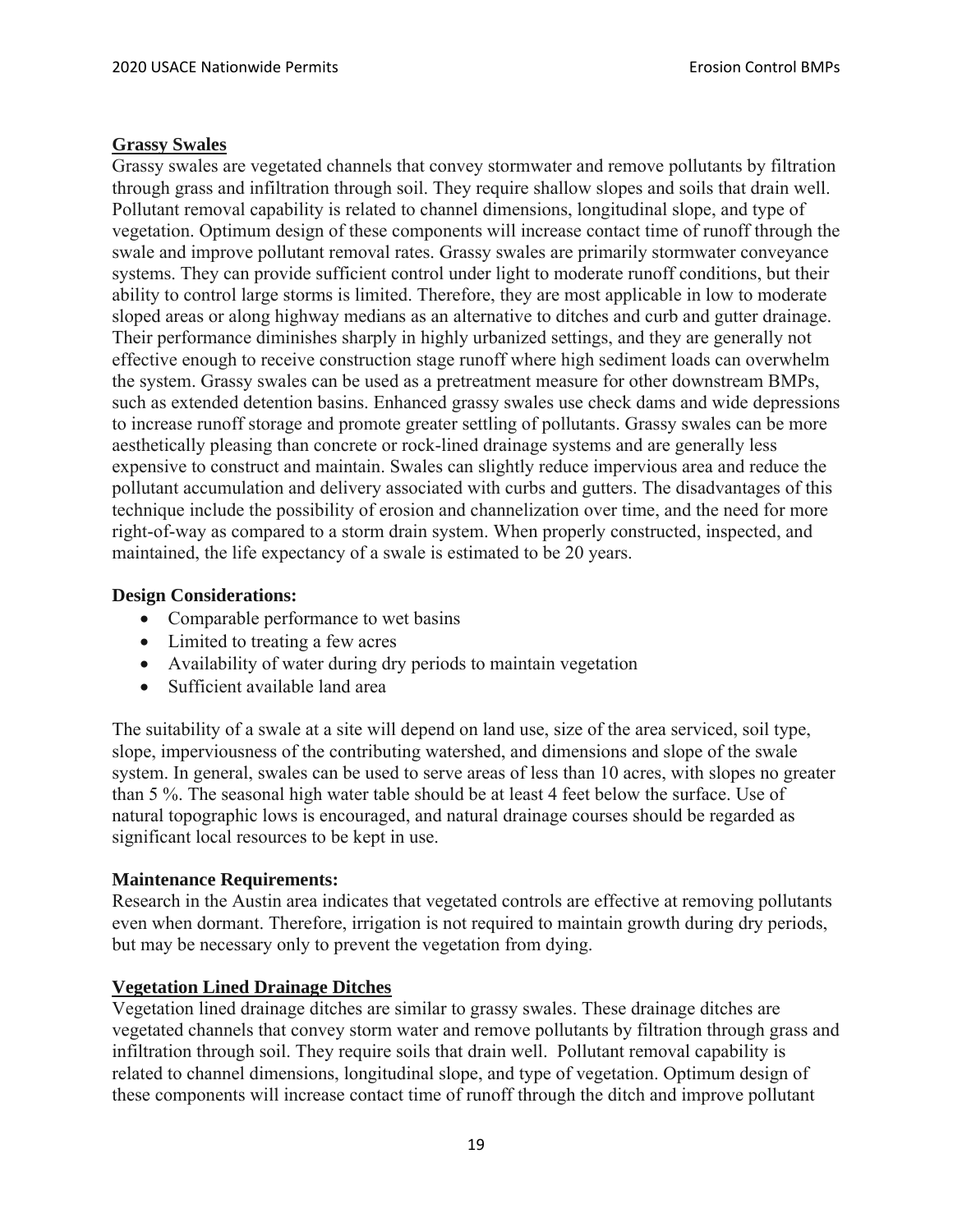removal rates. Vegetation lined drainage ditches are primarily storm water conveyance systems. They have vegetation lined in the low flow channel and may include vegetated shelves.

Vegetation in drainage ditches reduces erosion and removes pollutants by lowering water velocity over the soil surface, binding soil particles with roots, and by filtration through grass and infiltration through soil. Vegetation lined drainage ditches can be used where:

• A vegetative lining can provide sufficient stability for the channel grade by increasing maximum permissible velocity

• Slopes are generally less than 5%, with protection from sheer stress as needed through the use of BMPs, such as erosion control blankets

• Site conditions required to establish vegetation, i.e. climate, soils, topography, are present

**Design Criteria:** The suitability of a vegetation lined drainage ditch at a site will depend on land use, size of the area serviced, soil type, slope, imperviousness of the contributing watershed, and dimensions and slope of the ditch system. The hydraulic capacity of the drainage ditch and other elements such as erosion, siltation, and pollutant removal capability, must be taken into consideration. Use of natural topographic lows is encouraged, and natural drainage courses should be regarded as significant local resources to be kept in use. Other items to consider include the following:

- Capacity, cross-section shape, side slopes, and grade
- Select appropriate native vegetation

• Construct in stable, low areas to conform with the natural drainage system. To reduce erosion potential, design the channel to avoid sharp bends and steep grades.

• Design and build drainage ditches with appropriate scour and erosion protection. Surface water should be able to enter over the vegetated banks without erosion occurring.

• BMPs, such as erosion control blankets, may need to be installed at the time of seeding to provide stability until the vegetation is fully established. It may also be necessary to divert water from the channel until vegetation is established or to line the channel with sod.

• Vegetated ditches must not be subject to sedimentation from disturbed areas.

• Sediment traps may be needed at channel inlets to prevent entry of muddy runoff and channel sedimentation.

• Availability of water during dry periods to maintain vegetation

• Sufficient available land area

# **Maintenance:**

During establishment, vegetation lined drainage ditches should be inspected, repaired, and vegetation reestablished if necessary. After the vegetation has become established, the ditch should be checked periodically to determine if the channel is withstanding flow velocities without damage. Check the ditch for debris, scour, or erosion and immediately make repairs if needed. Check the channel outlet and all road crossings for bank stability and evidence of piping or scour holes and make repairs immediately. Remove all significant sediment accumulations to maintain the designed carrying capacity. Keep the vegetation in a healthy condition at all times, since it is the primary erosion protection for the channel. Vegetation lined drainage ditches should be seasonally maintained by mowing or irrigating, depending on the vegetation selected. The long-term management of ditches as stable, vegetated, "natural" drainage systems with native vegetation buffers is highly recommended due to the inherent stability offered by grasses, shrubs, trees, and other vegetation.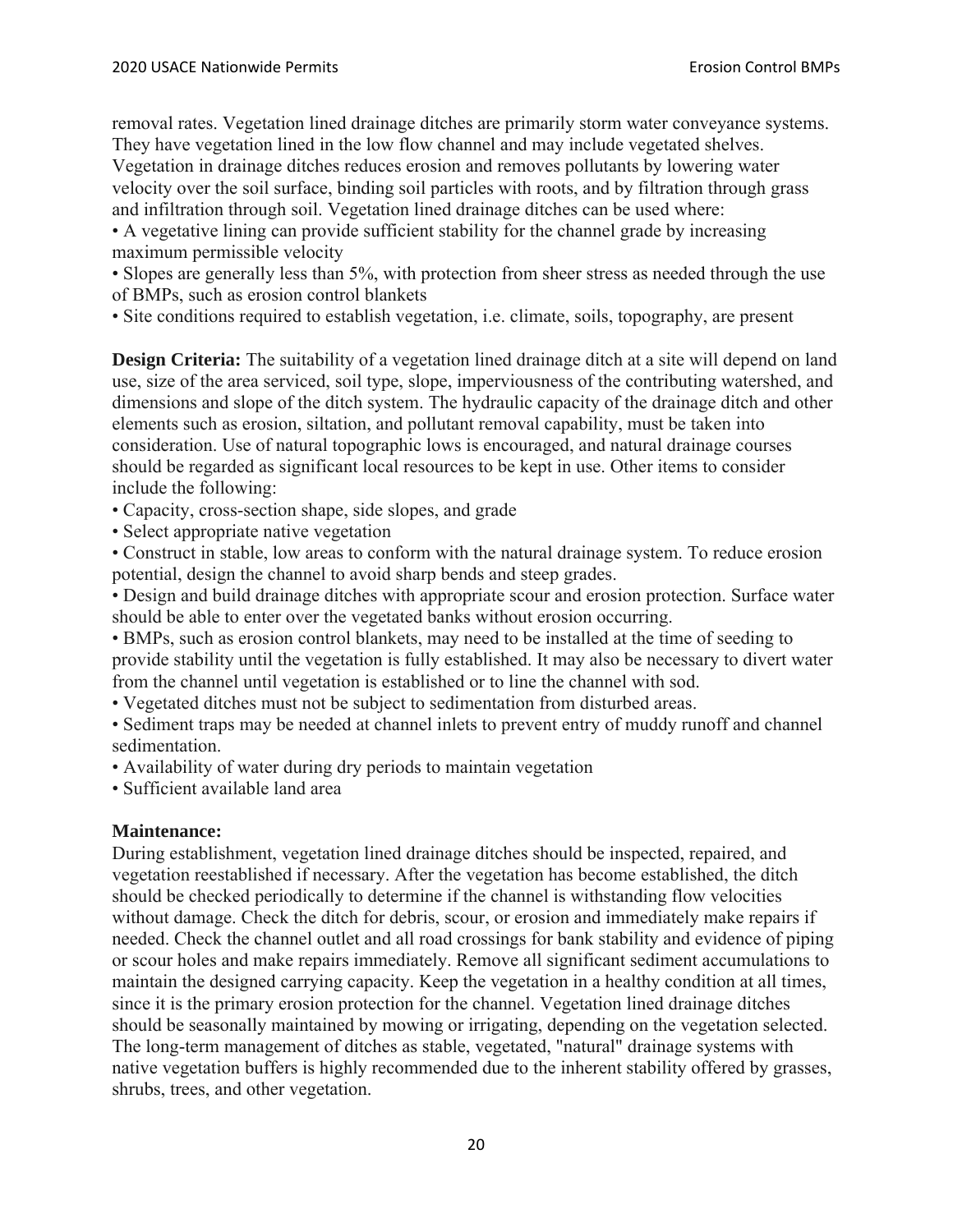## **Sand Filter Systems**

The objective of sand filters is to remove sediment and the pollutants from the first flush of pavement and impervious area runoff. The filtration of nutrients, organics, and coliform bacteria is enhanced by a mat of bacterial slime that develops during normal operations. One of the main advantages of sand filters is their adaptability; they can be used on areas with thin soils, high evaporation rates, low-soil infiltration rates, in limited-space areas, and where groundwater is to be protected. There have been numerous alterations or variations in the original design as engineers in other jurisdictions have improved and adapted the technology to meet their specific requirements. Major types include the Austin Sand Filter, the District of Columbia Underground Sand Filter, the Alexandria Dry Vault Sand Filter, the Delaware Sand Filter, and peat-sand filters which are adapted to provide a sorption layer and vegetative cover to various sand filter designs.

## **Design Considerations:**

- Appropriate for space-limited areas
- Applicable in arid climates where wet basins and constructed wetlands are not appropriate
- High TSS removal efficiency

## **Cost Considerations:**

Filtration Systems may require less land than some other BMPs, reducing the land acquisition cost; however the structure itself is one of the more expensive BMPs. In addition, maintenance cost can be substantial.

#### **Erosion Control Compost**

**Description:** Erosion control compost (ECC) can be used as an aid to control erosion on critical sites during the establishment period of protective vegetation. The most common uses are on steep slopes, swales, diversion dikes, and on tidal or stream banks.

#### **Materials:**

ECC used for projects not related to TxDOT should also be of quality materials by meeting performance standards and compost specification data. To ensure the quality of compost used as an ECC, products should meet all applicable state and federal regulations, including but not limited to the United States Environmental Protection Agency (USEPA) Code of Federal Regulations (CFR), Title 40, Part 503 Standards for Class A biosolids and TCEQ Health and Safety Regulations as defined in the Texas Administration Code (TAC), Chapter 332, and all other relevant requirements for compost products outlined in TAC, Chapter 332. TCEQ testing requirements are defined in TAC Chapter 332, including Sections §332.71 (Sampling and Analysis Requirements for Final Products) and §332.72 (Final Product Grades). Compost specification data approved by TxDOT are appropriate to use for ensuring the use of quality compost materials or for guidance.

Testing standards are dependent upon the intended use for the compost and ensures product safety, and product performance regarding the product's specific use. The appropriate compost sampling and testing protocols included in the United States Composting Council (USCC) Test Methods for the Examination of Composting and Compost (TMECC) should be conducted on compost products used for ECC to ensure that the products used will not impact public health,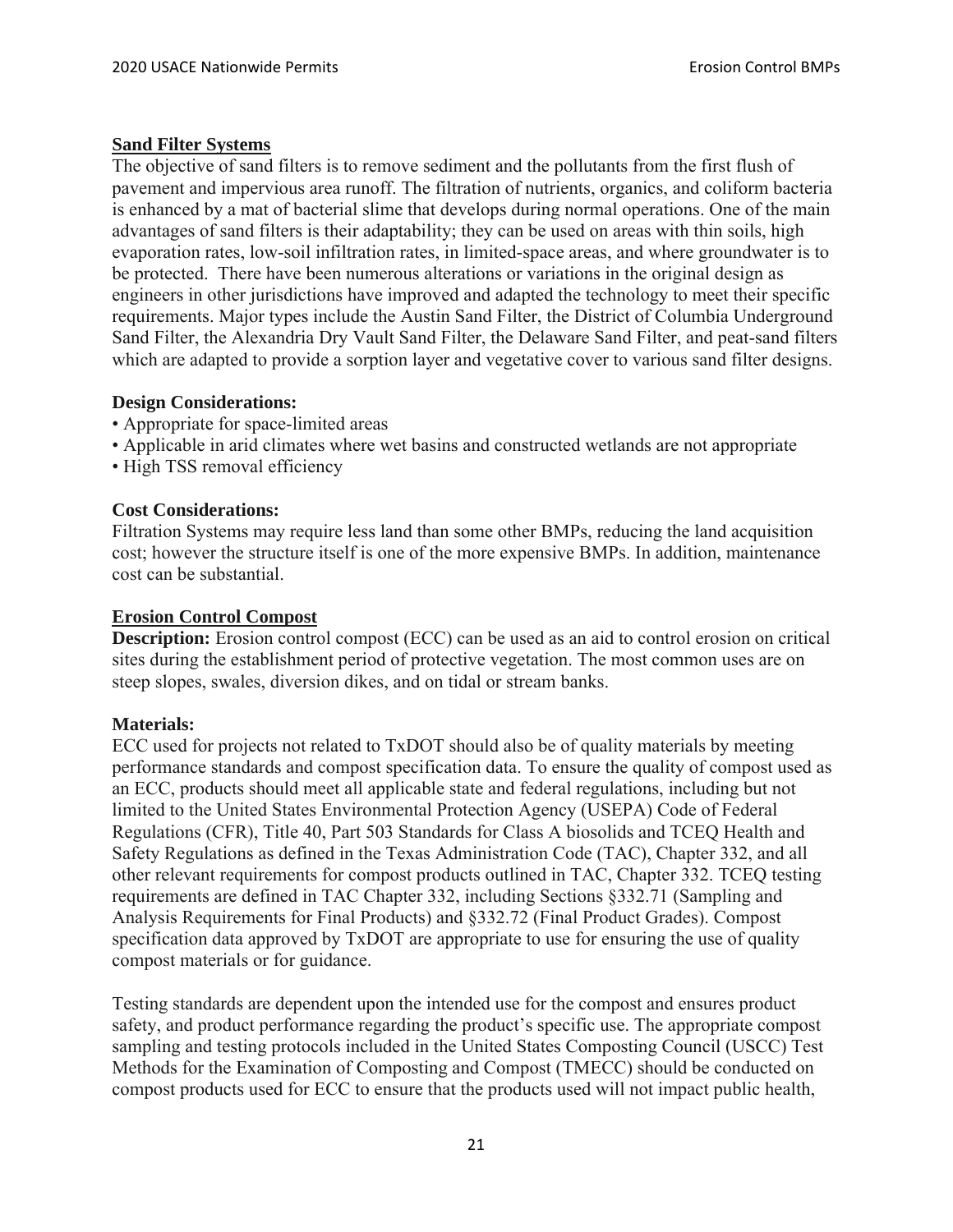safety, and the environment and to promote production and marketing of quality composts that meet analytical standards. TMECC information can be found at

http://www.tmecc.org/tmecc/index.html. The USCC Seal of Testing Assurance (STA) program contains information regarding compost ST A certification. STA program information can be found at http://tmecc.org/sta/STA\_program\_description.html.

# **Installation:**

- Install in accordance with current TxDOT specification.
- Use on slopes 3:1 or flatter.
- Apply a 2-inch uniform layer unless otherwise shown on the plans or as directed.
- When rolling is specified, use a light corrugated drum roller.

# **Mulch and Compost Filter Socks**

**Description:** Mulch and compost filter socks (erosion control logs) are used to intercept and detain sediment laden run-off from unprotected areas. When properly used, mulch and compost filter socks can be highly effective at controlling sediment from disturbed areas. They cause runoff to pond which allows heavier solids to settle. Mulch and compost filter socks are used during the period of construction near the perimeter of a disturbed area to intercept sediment while allowing water to percolate through. The sock should remain in place until the area is permanently stabilized. Mulch and compost filter socks may be installed in construction areas and temporarily moved during the day to allow construction activity provided it is replaced and properly anchored at the end of the day. Mulch and compost filter socks may be seeded to allow for quick vegetative growth and reduction in run-off velocity.

#### **Materials:**

Mulch and compost filter socks used for projects not related to TxDOT should also be of quality materials by meeting performance standards and compost specification data. To ensure the quality of compost used for mulch and compost filter socks, products should meet all applicable state and federal regulations, including but not limited to the United States Environmental Protection Agency (USEPA) Code of Federal Regulations (CFR), Title 40, Part 503 Standards for Class A biosolids and TCEQ Health and Safety Regulations as defined in the Texas Administration Code (TAC), Chapter 332, and all other relevant requirements for compost products outlined in TAC, Chapter 332. TCEQ testing requirements are defined in TAC Chapter 332, including §332.71 (Sampling and Analysis Requirements for Final Products) and §332.72 (Final Product Grades). Compost specification data approved by TxDOT are appropriate to use for ensuring the use of quality compost materials or for guidance.

Testing standards are dependent upon the intended use for the compost and ensures product safety, and product performance regarding the product.es specific use. The appropriate compost sampling and testing protocols included in the United States Composting Council (USCC) Test Methods for the Examination of Composting and Compost (TMECC) should be conducted on compost products used for mulch and compost filter socks to ensure that the products used will not impact public health, safety, and the environment and to promote production and marketing of quality composts that meet analytical standards. TMECC information can be found at http://www.tmecc.org/tmecc/index.html. The USCC Seal of Testing Assurance (STA) program